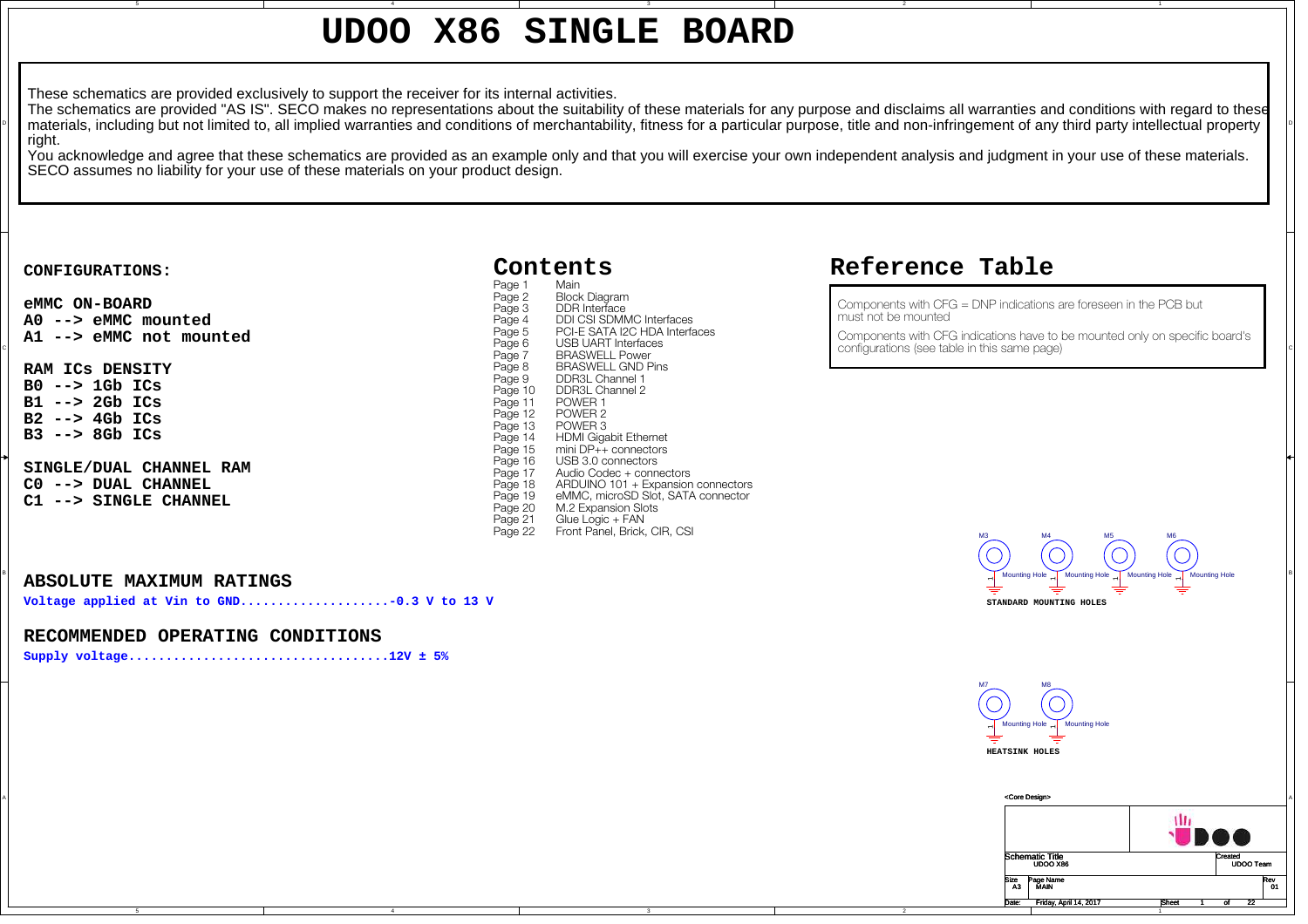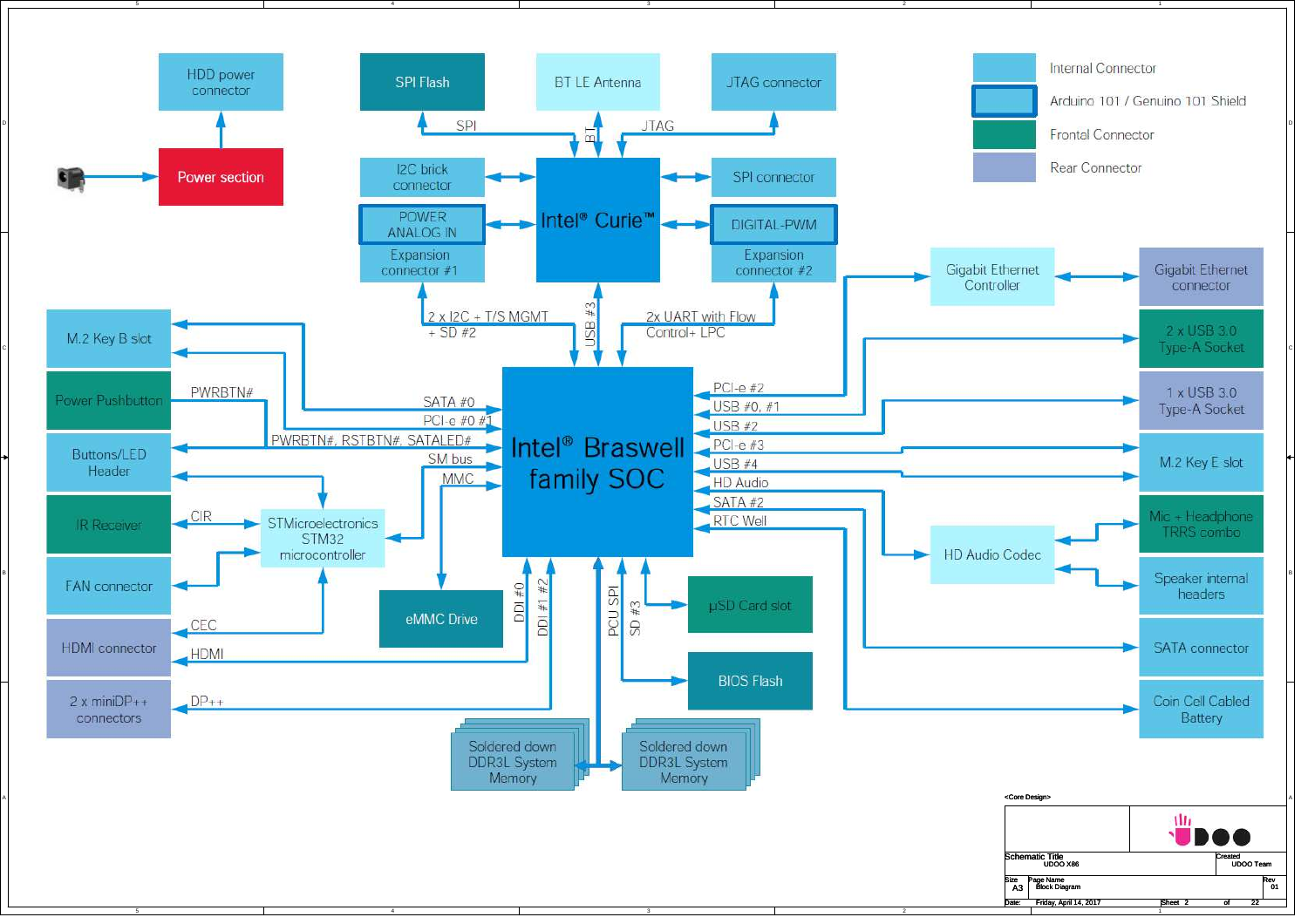|                                  |                                   |                            | U <sub>1</sub> A                |                                |                            |                          |                     |                 |                                          |
|----------------------------------|-----------------------------------|----------------------------|---------------------------------|--------------------------------|----------------------------|--------------------------|---------------------|-----------------|------------------------------------------|
| 9                                | DDR3A_MA15                        | <b>BD49</b>                | <b>DDR0</b>                     |                                |                            |                          |                     | 10              | DDR3B_MA15                               |
| $\overline{9}$                   | DDR3A MA14                        | <b>BD47</b>                | DDR3 M0 MA 15                   |                                | <b>BG33</b>                |                          |                     | 10              | DDR3B MA14                               |
| 9                                | DDR3A MA13                        | <b>BF44</b>                | DDR3 M0 MA 14<br>DDR3_M0_MA_13  | DDR3 M0 DQ 63                  | <b>BH28</b>                | DDR3A DQ63               | 9                   | 10              | DDR3B_MA13                               |
| $\overline{9}$                   | DDR3A_MA12                        | <b>BF48</b>                | DDR3 M0 MA 12                   | DDR3_M0_DQ_62                  | <b>BJ29</b>                | DDR3A DQ62               | 9                   | 10              | DDR3B MA12                               |
| $\overline{9}$                   | DDR3A_MA11                        | <b>BB49</b>                | DDR3 M0 MA 11                   | DDR3 M0 DQ 61                  | <b>BG28</b>                | DDR3A DQ61               | 9                   | 10              | DDR3B_MA11                               |
| $\overline{9}$                   | DDR3A_MA10                        | <b>BJ45</b>                | DDR3 M0 MA 10                   | DDR3 M0 DQ 60                  | <b>BG32</b>                | DDR3A DQ60               | 9                   | 10              | DDR3B_MA10                               |
| $\overline{9}$                   | DDR3A MA9                         | <b>BE52</b>                | DDR3 M0 MA 9                    | DDR3 M0 DQ 59                  | <b>BH34</b>                | DDR3A DQ59               | 9                   | 10 <sup>1</sup> | DDR3B_MA9                                |
| 9                                | DDR3A MA8                         | <b>BD44</b>                | DDR3_M0_MA_8                    | DDR3_M0_DQ_58                  | <b>BG29</b>                | DDR3A DQ58               | 9                   | 10              | DDR3B_MA8                                |
| $\overline{9}$                   | DDR3A MA7                         | <b>BE46</b>                | DDR3 M0 MA 7                    | DDR3_M0_DQ_57                  | <b>BJ33</b>                | DDR3A DQ57               | 9                   | 10              | DDR3B_MA7                                |
| 9                                | DDR3A MA6                         | <b>BB46</b><br><b>BH48</b> | DDR3 M0 MA 6                    | DDR3 M0 DQ 56                  |                            | DDR3A DQ56               | 9                   | 10              | DDR3B MA6                                |
| $\overline{9}$                   | DDR3A MA5                         | <b>BD42</b>                | DDR3 M0 MA 5                    |                                | <b>BD28</b>                |                          | 9                   | 10              | <b>DDR3B MA5</b>                         |
| 9                                | DDR3A MA4                         | <b>BH47</b>                | DDR3 M0 MA 4                    | DDR3 M0 DQ 55                  | <b>BF30</b>                | DDR3A DQ55               |                     | 10              | DDR3B MA4                                |
| 9                                | DDR3A MA3                         | <b>BJ48</b>                | DDR3_M0_MA_3                    | DDR3 M0 DQ 54                  | <b>BA34</b>                | DDR3A DQ54<br>DDR3A DQ53 | 9<br>9              | 10              | DDR3B MA3                                |
| 9                                | DDR3A MA2                         | <b>BC42</b>                | DDR3_M0_MA_2                    | DDR3_M0_DQ_53                  | <b>BD34</b>                | DDR3A DQ52               | 9                   | 10              | DDR3B_MA2                                |
| 9                                | DDR3A MA1                         | <b>BB47</b>                | DDR3 M0 MA 1                    | DDR3_M0_DQ_52<br>DDR3 M0 DQ 51 | <b>BD30</b>                | DDR3A DQ51               | 9                   | 10 <sup>1</sup> | DDR3B_MA1                                |
| $\overline{9}$                   | DDR3A MA0                         |                            | DDR3 M0 MA 0                    | DDR3 M0 DQ 50                  | <b>BA32</b>                | DDR3A DQ50               | 9                   | 10              | DDR3B MA0                                |
|                                  |                                   | <b>BF52</b>                |                                 | DDR3_M0_DQ_49                  | <b>BC34</b>                | DDR3A DQ49               | 9                   |                 |                                          |
| $\overline{9}$                   | DDR3A BS2                         | AY40                       | DDR3_M0_BS_2                    | DDR3_M0_DQ_48                  | <b>BF34</b>                | DDR3A DQ48               | 9                   | 10              | DDR3B BS2                                |
| $\overline{9}$                   | DDR3A BS1                         | <b>BH46</b>                | DDR3_M0_BS_1                    |                                |                            |                          |                     | 10 <sup>1</sup> | DDR3B_BS1                                |
| 9                                | DDR3A BS0                         |                            | DDR3 M0 BS 0                    | DDR3 M0 DQ 47                  | AV32                       | DDR3A DQ47               | 9                   | $10^{-1}$       | DDR3B BS0                                |
| 9                                | DDR3A_CAS#                        | <b>BG45</b>                |                                 | DDR3 M0 DQ 46                  | AV34                       | DDR3A DQ46               | 9                   |                 |                                          |
| 9                                | DDR3A_RAS#                        | <b>BA40</b>                | DDR3 M0 CAS N                   | DDR3 M0 DQ 45                  | <b>BD36</b>                | DDR3A DQ45               | 9                   | 10              | <b>DDR3B_CAS#</b>                        |
| $\overline{9}$                   | DDR3A WE#                         | <b>BH44</b>                | DDR3_M0_RAS_N                   | DDR3_M0_DQ_44                  | <b>BF36</b><br>AU32        | DDR3A DQ44               | 9                   | 10<br>10        | <b>DDR3B RAS#</b><br>DDR3B_WE#           |
|                                  |                                   | <b>AU38</b>                | DDR3_M0_WE_N                    | DDR3_M0_DQ_43                  | AU34                       | DDR3A DQ43               | 9                   |                 |                                          |
| 9                                | DDR3A_CS0#                        | AY38                       | DDR3 M0 CSB 1<br>DDR3 M0 CSB 0  | DDR3_M0_DQ_42                  | <b>BA36</b>                | DDR3A DQ42               | 9                   | 10              | DDR3B_CS0#                               |
|                                  |                                   |                            |                                 | DDR3 M0 DQ 41                  | <b>BC36</b>                | DDR3A DQ41               | 9                   |                 |                                          |
|                                  |                                   | BD <sub>38</sub>           | DDR3_M0_CK_1                    | DDR3 M0 DQ 40                  |                            | DDR3A_DQ40               | $\overline{9}$      |                 |                                          |
|                                  |                                   | BF38                       | DDR3_M0_CKB_1                   |                                | <b>BH38</b>                |                          |                     |                 |                                          |
|                                  |                                   | AY42                       | DDR3 M0 CKE 1                   | DDR3_M0_DQ_39                  | BH <sub>36</sub>           | DDR3A DQ39               | 9                   |                 |                                          |
|                                  |                                   |                            |                                 | DDR3_M0_DQ_38                  | <b>BJ41</b>                | DDR3A DQ38               | 9                   |                 |                                          |
| 9                                | <b>DDR3A_CKP0</b>                 | <b>BD40</b>                | DDR3 M0 CK 0                    | DDR3 M0 DQ 37                  | <b>BH42</b>                | DDR3A DQ37               | 9                   | 10              | <b>DDR3B_CKP0</b>                        |
| $\overline{9}$                   | <b>DDR3A CKN0</b>                 | <b>BF40</b>                | DDR3 M0 CKB 0                   | DDR3 M0 DQ 36                  | <b>BJ37</b>                | DDR3A DQ36               | 9                   | 10              | <b>DDR3B_CKN0</b>                        |
| 9                                | <b>DDR3A_CKE0</b>                 | <b>BB44</b>                | DDR3_M0_CKE_0                   | DDR3_M0_DQ_35                  | <b>BG37</b>                | DDR3A DQ35<br>DDR3A DQ34 | $\overline{9}$<br>9 | 10              | <b>DDR3B_CKE0</b>                        |
|                                  |                                   | AT30                       |                                 | DDR3_M0_DQ_34                  | BG43                       | DDR3A DQ33               | 9                   |                 |                                          |
|                                  |                                   | AU30                       | RSVD <sub>1</sub>               | DDR3_M0_DQ_33                  | <b>BG42</b>                | DDR3A DQ32               | 9                   |                 |                                          |
|                                  |                                   |                            | RSVD <sub>2</sub>               | DDR3 M0 DQ 32                  |                            |                          |                     |                 |                                          |
|                                  |                                   | AV36                       |                                 | DDR3_M0_DQ_31                  | <b>BB51</b>                | DDR3A_DQ31               | $\overline{9}$      |                 |                                          |
| $\overline{9}$                   | DDR3A ODT0                        | <b>BA38</b>                | DDR3_M0_ODT_0                   | DDR3_M0_DQ_30                  | <b>AW53</b>                | DDR3A DQ30               | $\overline{9}$      | 10              | <b>DDR3B_ODT0</b>                        |
|                                  |                                   |                            | DDR3_M0_ODT_1                   | DDR3_M0_DQ_29                  | <b>BC52</b>                | DDR3A DQ29               | 9                   |                 |                                          |
|                                  |                                   | AT28                       |                                 | DDR3_M0_DQ_28                  | AW <sub>51</sub>           | DDR3A DQ28               | 9                   |                 |                                          |
|                                  |                                   | AU28                       | <b>DDR3 M0 OCAVREF</b>          | DDR3 M0 DQ 27                  | <b>AV51</b><br><b>BC53</b> | DDR3A DQ27               | 9                   |                 |                                          |
|                                  |                                   |                            | DDR3 M0 ODQVREF                 | DDR3 M0 DQ 26                  | <b>AV52</b>                | DDR3A DQ26               | $\overline{9}$      |                 |                                          |
| $\mathbf{Q}$                     | <b>DDR3A RST#</b>                 | <b>BA42</b>                | DDR3 M0 DRAMRST N               | DDR3_M0_DQ_25                  | <b>BD52</b>                | DDR3A DQ25               | $\overline{9}$      | 10              | <b>DDR3B RST#</b>                        |
| 11                               | <b>DRAM PWROK</b>                 | AV28                       | <b>DDR3 DRAM PWROK</b>          | DDR3_M0_DQ_24                  |                            | DDR3A DQ24               | 9                   | 11              | <b>VCCA_PWROK</b>                        |
|                                  |                                   |                            |                                 |                                | AV42                       |                          |                     |                 |                                          |
|                                  | R <sub>1</sub>                    | 182 0402<br><b>BA28</b>    | DDR3 M0 RCOMPPD                 | DDR3 M0 DQ 23                  | <b>AP41</b>                | DDR3A_DQ23               | 9                   |                 | R <sub>2</sub>                           |
|                                  |                                   |                            |                                 | DDR3 M0 DQ 22                  | <b>AV41</b>                | DDR3A_DQ22               | $\overline{9}$      |                 |                                          |
| ॱॸ                               | DDR3A_DM7                         | <b>BH30</b>                | DDR3_M0_DM_7                    | DDR3_M0_DQ_21                  | AT44                       | DDR3A_DQ21               | $\overline{9}$      | 10              | DDR3B DM7                                |
| 9                                | DDR3A DM6                         | <b>BD32</b>                | DDR3 M0 DM 6                    | DDR3_M0_DQ_20                  | <b>AP40</b>                | DDR3A DQ20               | $\overline{9}$<br>9 | 10              | DDR3B_DM6                                |
| 9                                | <b>DDR3A DM5</b>                  | AY36<br><b>BG41</b>        | DDR3 M0 DM 5                    | DDR3_M0_DQ_19                  | AT38                       | DDR3A DQ19<br>DDR3A_DQ18 | 9                   | 10              | <b>DDR3B DM5</b>                         |
| 9                                | DDR3A_DM4                         | <b>BA53</b>                | DDR3 M0 DM 4                    | DDR3_M0_DQ_18<br>DDR3 M0 DQ 17 | AP42                       | DDR3A_DQ17               | 9                   | 10              | DDR3B_DM4                                |
| $\overline{9}$                   | DDR3A_DM3                         | AP44                       | DDR3 M0 DM 3                    | DDR3_M0_DQ_16                  | <b>AT40</b>                | DDR3A DQ16               | 9                   | 10              | DDR3B_DM3                                |
| 9                                | DDR3A DM2                         | AT48                       | DDR3_M0_DM_2                    |                                |                            |                          |                     | 10              | DDR3B DM2                                |
| 9                                | DDR3A_DM1                         | AP52                       | DDR3 M0 DM 1                    | DDR3_M0_DQ_15                  | AV45                       | DDR3A DQ15               | 9                   | 10              | DDR3B_DM1                                |
| 9                                | DDR3A DM0                         |                            | DDR3 M0 DM 0                    | DDR3 M0 DQ 14                  | AY50                       | DDR3A DQ14               | 9                   | 10              | DDR3B_DM0                                |
|                                  |                                   | <b>BH32</b>                |                                 | DDR3_M0_DQ_13                  | AT50<br>AP47               | DDR3A_DQ13               | $\overline{9}$      |                 |                                          |
| $\overline{9}$<br>$\overline{9}$ | DDR3A_DQSP7<br><b>DDR3A DQSN7</b> | <b>BG31</b>                | DDR3_M0_DQS_7                   | DDR3_M0_DQ_12                  | <b>AV50</b>                | DDR3A_DQ12               | $\overline{9}$      | 10<br>10        | <b>DDR3B DQSP7</b><br><b>DDR3B DQSN7</b> |
|                                  |                                   | <b>BC30</b>                | DDR3_M0_DQSB_7                  | DDR3_M0_DQ_11                  | AY48                       | DDR3A DQ11               | $\overline{9}$      |                 |                                          |
| 9<br>9                           | <b>DDR3A DQSP6</b><br>DDR3A DQSN6 | <b>BC32</b>                | DDR3_M0_DQS_6<br>DDR3 M0 DQSB 6 | DDR3_M0_DQ_10                  | <b>AT47</b>                | DDR3A DQ10               | 9                   | 10<br>10        | <b>DDR3B DQSP6</b><br><b>DDR3B DQSN6</b> |
| 9                                | <b>DDR3A DQSP5</b>                | AT32                       | DDR3 M0 DQS 5                   | DDR3 M0 DQ 9                   | AP48                       | DDR3A DQ9                | 9                   | 10              | <b>DDR3B DQSP5</b>                       |
| $\overline{9}$                   | DDR3A_DQSN5                       | AT34                       | DDR3_M0_DQSB_5                  | DDR3 M0 DQ 8                   |                            | DDR3A_DQ8                | 9                   | $10^{-1}$       | <b>DDR3B_DQSN5</b>                       |
| $\overline{9}$                   | DDR3A DQSP4                       | <b>BH40</b>                | DDR3 M0 DQS 4                   |                                | AP51                       |                          |                     | 10              | <b>DDR3B DQSP4</b>                       |
| 9                                | <b>DDR3A DQSN4</b>                | <b>BG39</b>                | DDR3_M0_DQSB_4                  | DDR3_M0_DQ_7                   | AR <sub>53</sub>           | DDR3A DQ7                | 9                   | 10              | <b>DDR3B DQSN4</b>                       |
| 9                                | DDR3A DQSP3                       | AY52                       | DDR3 M0 DQS 3                   | DDR3_M0_DQ_6                   | <b>AK52</b>                | DDR3A DQ6                | 9                   | 10              | <b>DDR3B DQSP3</b>                       |
| 9                                | <b>DDR3A DQSN3</b>                | <b>BA51</b>                | DDR3 M0 DQSB 3                  | DDR3 M0 DQ 5                   | <b>AL53</b>                | DDR3A DQ5                | 9                   | 10              | <b>DDR3B_DQSN3</b>                       |
| $\overline{9}$                   | DDR3A_DQSP2                       | AT42                       | DDR3_M0_DQS_2                   | DDR3 M0 DQ 4                   | AR51                       | DDR3A_DQ4                | 9                   | 10              | DDR3B_DQSP2                              |
| $\mathbf{Q}$                     | DDR3A_DQSN2                       | AT41<br>AV47               | DDR3 M0 DQSB 2                  | DDR3_M0_DQ_3                   | AT52                       | DDR3A_DQ3                | 9<br>9              | 10              | <b>DDR3B DQSN2</b>                       |
| ٩                                | DDR3A DQSP1                       | AV48                       | DDR3_M0_DQS_1                   | DDR3 M0 DQ 2                   | AL <sub>51</sub>           | DDR3A DQ2<br>DDR3A DQ1   | 9                   | 10              | <b>DDR3B DQSP1</b>                       |
| 9                                | <b>DDR3A DQSN1</b>                | <b>AM52</b>                | DDR3 M0 DQSB 1                  | DDR3_M0_DQ_1                   | <b>AK51</b>                | DDR3A DQ0                | 9                   | 10              | <b>DDR3B DQSN1</b>                       |
| 9                                | DDR3A DQSP0                       | AM51                       | DDR3 M0 DQS 0                   | DDR3 M0 DQ 0                   |                            |                          |                     | 10              | <b>DDR3B DQSP(</b>                       |
| 9                                | DDR3A_DQSN0                       |                            | DDR3 M0 DQSB 0                  |                                |                            |                          |                     | 10              | DDR3B_DQSN0                              |
|                                  |                                   |                            | <b>Intel Braswell SoC</b>       | 1 OF 13                        |                            |                          |                     |                 |                                          |
|                                  |                                   |                            |                                 |                                |                            |                          |                     |                 |                                          |

5

A

| U <sub>1</sub> A                                                                            |                                                                                                                                                                                                                                                                                                                                                                                                                                                                                   | U1B                                                                                                               |                                                                                                                                                                                                                                                                                                                                                                                                                    |
|---------------------------------------------------------------------------------------------|-----------------------------------------------------------------------------------------------------------------------------------------------------------------------------------------------------------------------------------------------------------------------------------------------------------------------------------------------------------------------------------------------------------------------------------------------------------------------------------|-------------------------------------------------------------------------------------------------------------------|--------------------------------------------------------------------------------------------------------------------------------------------------------------------------------------------------------------------------------------------------------------------------------------------------------------------------------------------------------------------------------------------------------------------|
| <b>BD49</b><br>DDR3_M0_MA_15 DDR0<br>DDR3A MA15                                             |                                                                                                                                                                                                                                                                                                                                                                                                                                                                                   | B <sub>D5</sub><br>DDR3B MA15<br>DDR3 M1 MA 15<br>10 <sup>1</sup>                                                 |                                                                                                                                                                                                                                                                                                                                                                                                                    |
| <b>BD47</b><br>DDR3A MA14<br>DDR3 M0 MA 14<br>RF44                                          | - 9                                                                                                                                                                                                                                                                                                                                                                                                                                                                               | B <sub>D7</sub><br>DDR3B MA14<br>10 <sup>1</sup><br>DDR3 M1 MA 14<br>RF10                                         | BG21<br>DDR3_M1_DQ_63 BH26                                                                                                                                                                                                                                                                                                                                                                                         |
| DDR3A MA13<br><b>BF48</b> DDR3_M0_MA_13<br>DDR3A MA12                                       |                                                                                                                                                                                                                                                                                                                                                                                                                                                                                   | DDR3B_MA13<br>10 <sup>1</sup><br>$\frac{1}{2}$ DDR3 M1 MA 13<br>BF <sub>6</sub><br>DDR3B_MA12<br>10 <sup>10</sup> | <b>Example 1990 DORES DORES</b><br><b>Example 2008 DORES DORES</b><br>SUBDIRES DORES DORES<br>SUBDIRES DORES DORES DORES DORES DORES DORES DORES DORES DORES DORES DORES DORES<br>DDR3_M1_DQ_62   BJ25<br>10                                                                                                                                                                                                       |
| BB49 DDR3_M0_MA_12<br>DDR3A MA11<br>BJ45   DDR3_M0_MA_11                                    | <b>O</b>                                                                                                                                                                                                                                                                                                                                                                                                                                                                          | BB5 DDR3_M1_MA_12<br>DDR3B MA11<br>BJ9 DDR3_M1_MA_11<br>10                                                        | 10<br>DDR3_M1_DQ_61<br>DDR3_M1_DQ_60<br>DDR3_M1_DQ_60 BG22                                                                                                                                                                                                                                                                                                                                                         |
| DDR3A MA10<br>BE52 DDR3_MO_MA_10                                                            |                                                                                                                                                                                                                                                                                                                                                                                                                                                                                   | DDR3B_MA10<br>10 <sup>1</sup><br>BE2 DDR3_M1_MA_10                                                                | 10<br>DDR3_M1_DQ_59 BH20<br>10                                                                                                                                                                                                                                                                                                                                                                                     |
| DDR3A MA9<br>DDR3 M0 MA 9<br><b>BD44</b><br>DDR3A MA8                                       |                                                                                                                                                                                                                                                                                                                                                                                                                                                                                   | DDR3B MA9<br>BD10 DDR3_M1_MA_9<br>10<br>DDR3B_MA8<br>10                                                           | DDR3_M1_DQ_58<br>DDR3_M1_DQ_58<br>DDR3_M1_DQ_57<br>DDR3_M1_DQ_57<br>CDR3_M1_DQ_57<br>10                                                                                                                                                                                                                                                                                                                            |
| DDR3 M0 MA 8<br><b>BE46</b><br>DDR3A_MA7<br>DDR3 M0 MA 7                                    | - 9                                                                                                                                                                                                                                                                                                                                                                                                                                                                               | DDR3 M1 MA 8<br>BE8<br>DDR3B_MA7<br>DDR3 M1 MA 7<br>10<br>BB <sub>8</sub>                                         | 10                                                                                                                                                                                                                                                                                                                                                                                                                 |
| <b>BB46</b><br>DDR3A MA6<br>DDR3_M0_MA_6<br>RH48                                            |                                                                                                                                                                                                                                                                                                                                                                                                                                                                                   | DDR3B MA6<br>10<br>DDR3_M1_MA_6<br><b>RH<sub>6</sub></b>                                                          | DDR3 M1 DQ 56<br>10                                                                                                                                                                                                                                                                                                                                                                                                |
| DDR3A MA5<br>DDR3 M0 MA 5<br><b>BD42</b><br>DDR3A MA4<br>$H$ DDR3 M0 MA 4                   | <b>BD28</b>                                                                                                                                                                                                                                                                                                                                                                                                                                                                       | <b>DDR3B MA5</b><br>10 <sub>10</sub><br>BD12 DDR3_M1_MA_5<br>DDR3B_MA4<br>10<br>DDR3 M1 MA 4                      | <b>BD26</b><br>DDR3_M1_DQ_55 BF24<br>10                                                                                                                                                                                                                                                                                                                                                                            |
| <b>BH47</b><br>DDR3A MA3<br>BJ48 DDR3_M0_MA_3                                               |                                                                                                                                                                                                                                                                                                                                                                                                                                                                                   | BH7<br>DDR3B_MA3<br>10 <sup>10</sup><br>BJ6 DDR3_M1_MA_3                                                          | 10                                                                                                                                                                                                                                                                                                                                                                                                                 |
| DDR3A MA2<br>BC42 DDR3_M0_MA_2                                                              |                                                                                                                                                                                                                                                                                                                                                                                                                                                                                   | DDR3B_MA2<br>10<br>BC12 DDR3_M1_MA_2                                                                              | 10<br>10                                                                                                                                                                                                                                                                                                                                                                                                           |
| DDR3A MA1<br>DDR3 M0 MA 1<br><b>BB47</b><br>DDR3A MA0<br>DDR3_M0_MA_0                       |                                                                                                                                                                                                                                                                                                                                                                                                                                                                                   | DDR3B_MA1<br>10<br>BB7 DDR3_M1_MA_1<br>DDR3B_MA0<br>DDR3 M1 MA 0<br>10                                            | 10                                                                                                                                                                                                                                                                                                                                                                                                                 |
| <b>BF52</b>                                                                                 | $\begin{tabular}{ c c c c c c c c c } \hline \text{DDR3} & \text{MO\_D0\_55} & \text{BD28} & \text{DDRA\_D055} \\ \hline \text{DDR3} & \text{MO\_D0\_54} & \text{BRA34} & \text{DDRA\_D054} \\ \text{DDR3} & \text{MO\_D0\_52} & \text{BD34} & \text{DDRA\_D053} \\ \text{DDR3} & \text{MO\_D0\_52} & \text{BD30} & \text{NDRA\_D054} \\ \text{DDR3} & \text{MO\_D0\_51} & \text{BAG2}$                                                                                           |                                                                                                                   | $\begin{tabular}{ c c c c c c c } \hline \text{DDR3} & M1\_D0\_55 & \text{BP24} & $\bigotimes$ \text{DDR3 B\_DGS} \\ \hline \text{DDR3} & M1\_D0\_54 & \text{BRA20} & $\bigotimes$ \text{DDR3 B\_DGS} \\ \text{DDR3} & M1\_D0\_53 & \text{BDR20} & $\bigotimes$ \text{DDR3 B\_DGS} \\ \text{DDR3} & M1\_D0\_51 & \text{BDA22} & $\bigotimes$ \text{DDR3 B\_DGS} \\ \text{DDR3} & M1\_D0\_51 & \text{B$<br>10<br>10 |
| DDR3A BS2<br>DDR3 M0 BS 2<br>AY40                                                           |                                                                                                                                                                                                                                                                                                                                                                                                                                                                                   | <b>DDR3B BS2</b><br>$\frac{\text{DT2}}{\text{AY14}}$ DDR3_M1_BS_2<br>10                                           | 10                                                                                                                                                                                                                                                                                                                                                                                                                 |
| DDR3A_BS1<br>DDR3_M0_BS_1<br><b>BH46</b><br><b>DDR3A BS0</b><br>DDR3_M0_BS_0                |                                                                                                                                                                                                                                                                                                                                                                                                                                                                                   | DDR3B_BS1<br>10<br>DDR3_M1_BS_1<br>BH <sub>8</sub><br>10<br><b>DDR3B BS0</b><br>DDR3 M1 BS 0                      | AV22                                                                                                                                                                                                                                                                                                                                                                                                               |
| <b>BG45</b>                                                                                 | DDR3_M0_DQ_47<br>DDR3_M0_DQ_46<br>DDR3_M0_DQ_46 BD36                                                                                                                                                                                                                                                                                                                                                                                                                              | BG9                                                                                                               | DDR3_M1_DQ_47 <u>AV20</u><br>10<br>10                                                                                                                                                                                                                                                                                                                                                                              |
| DDR3A CAS#<br>DDR3 M0 CAS N<br><b>BA40</b><br><b>DDR3A RAS#</b>                             |                                                                                                                                                                                                                                                                                                                                                                                                                                                                                   | DDR3B_CAS#<br>10<br>BA14 DDR3_M1_CAS_N<br><b>DDR3B_RAS#</b><br>10                                                 | 10                                                                                                                                                                                                                                                                                                                                                                                                                 |
| BH44 DDR3_MO_RAS_N<br>DDR3A_WE#<br>AU38 DDR3_MO_WE_N                                        |                                                                                                                                                                                                                                                                                                                                                                                                                                                                                   | BH10 DDR3_M1_RAS_N<br>DDR3B_WE#<br>10<br>AU16 DDR3_M1_WE_N                                                        | 10                                                                                                                                                                                                                                                                                                                                                                                                                 |
| DDR3 M0 CSB 1<br>AY38                                                                       | $\begin{tabular}{ c c c c c c c c c } \hline \text{DDR3} & \text{MO\_02-47} & \text{AV32} & $\bigcirc$ & \text{DDR3} $\Lambda$ & \text{O47} \\ \hline \text{DDR3} & \text{MO\_02-46} & \text{BDS6} & $\bigcirc$ & \text{DDR3} $\Lambda$ & \text{O46} \\ \text{DDR3} & \text{MO\_02-45} & \text{BDS6} & $\bigcirc$ & \text{DDR3} $\Lambda$ & \text{O44} \\ \text{DDR3} & \text{MO\_02-44} & \text{BUS2} & $\bigcirc$                                                               | DDR3 M1 CSB 1<br>AY16                                                                                             | $\begin{tabular}{ c c c c c c c c } \hline DDR3\_M\_DQ_47 & $\frac{{\rm AV22}}{\rm A720}$ & $\gg$ DDR3B\_D47DDR3\_M\_DQ_46 & $\frac{{\rm BDI6}}{\rm ADT6}$ & $\gg$ DDR3B\_D46DDR3\_M\_DQ_445 & $\frac{{\rm BDI6}}{\rm BPI6}$ & $\gg$ DDR3B\_D44DDR3\_M\_DQ_44 & $\frac{{\rm AU22}}{\rm A120}$ & $\gg$ DDR3B\_D443DDR3\_M\_DQ_42 & $\frac{{\rm A120}}{\rm B13$<br>10<br>10                                          |
| DDR3A_CS0#<br>-9<br>DDR3 M0 CSB 0                                                           |                                                                                                                                                                                                                                                                                                                                                                                                                                                                                   | 10 <sup>1</sup><br>DDR3B_CS0#<br>DDR3 M1 CSB 0                                                                    | 10                                                                                                                                                                                                                                                                                                                                                                                                                 |
| BD38 DDR3_MO_CK_1                                                                           |                                                                                                                                                                                                                                                                                                                                                                                                                                                                                   | BD <sub>16</sub><br>BF16 DDR3_M1_CK_1                                                                             | 10                                                                                                                                                                                                                                                                                                                                                                                                                 |
| AY42 DDR3_MO_CKB_1                                                                          | BH38                                                                                                                                                                                                                                                                                                                                                                                                                                                                              | AY THE DDR3_M1_CKB_1                                                                                              | DDR3_M1_DQ_39   BH18<br>10                                                                                                                                                                                                                                                                                                                                                                                         |
| DDR3_M0_CKE_1                                                                               | DDR3_M0_DQ_39<br>DDR3_M0_DQ_38 BH36<br>DDR3_M0_DQ_38 BJ41                                                                                                                                                                                                                                                                                                                                                                                                                         |                                                                                                                   | 10                                                                                                                                                                                                                                                                                                                                                                                                                 |
| RD40<br>DDR3A_CKP0<br>DDR3 MO CK 0<br><b>BF40</b>                                           | DDR3_M0_DQ_37 BH42<br>DDR3_M0_DQ_36 337                                                                                                                                                                                                                                                                                                                                                                                                                                           | <b>BD14</b><br>10 DDR3B_CKP0 X<br>BF14 DDR3_M1_CK_0                                                               | 10<br>10                                                                                                                                                                                                                                                                                                                                                                                                           |
| <b>DDR3A CKN0</b><br>DDR3_M0_CKB_0<br><b>BB44</b><br>DDR3A_CKE0<br>DDR3_M0_CKE_0            | DDR3_M0_DQ_35 BG37                                                                                                                                                                                                                                                                                                                                                                                                                                                                | BB10 DDR3_M1_CKB_0<br>10 DDR3B_CKE0<br>DDR3 M1 CKE 0                                                              | 10                                                                                                                                                                                                                                                                                                                                                                                                                 |
|                                                                                             | DDR3_M0_DQ_34 BG43                                                                                                                                                                                                                                                                                                                                                                                                                                                                |                                                                                                                   | 10<br>10                                                                                                                                                                                                                                                                                                                                                                                                           |
| AT30<br><b>RSVD1</b><br>AU30                                                                | <b>AN DORSA DOSS</b><br>INDISSA DOSS<br>INDISSA DOSS<br>INDISSA DOSS<br>INDISSA DOSS<br>INDISSA DOSS<br>INDISSA DOSS<br>INDISSA DOSS<br>INDISSA DOSS<br>INDISSA DOSS<br>INDISSA DOSS<br>INDISSA DOSS<br>DDR3_M0_DQ_33 BG42<br>DDR3 M0 DQ 32                                                                                                                                                                                                                                       | AT24 RSVD1<br>AU24 RSVD1                                                                                          | 10                                                                                                                                                                                                                                                                                                                                                                                                                 |
| RSVD <sub>2</sub>                                                                           |                                                                                                                                                                                                                                                                                                                                                                                                                                                                                   |                                                                                                                   |                                                                                                                                                                                                                                                                                                                                                                                                                    |
| DDR3A_ODT0 <<<br>BA38 DDR3_M0_ODT_0                                                         | DDR3_M0_DQ_31 BB51<br>DDR3_M0_DQ_31 AW53<br>DDR3_M0_DQ_30 BC52<br>$\begin{tabular}{ c c c c c c } \hline \text{DPR3\_MO\_DQ\_31} & \text{RB51} & \text{MS53} & \text{DDPR3\_DO31} \\ \hline \text{DDR3\_MO\_DQ\_30} & \text{RB52} & \text{NDDR3\_DO20} \\ \text{DDR3\_MO\_DQ\_28} & \text{AN51} & \text{NDDR3\_DO28} \\ \text{DDR3\_MO\_DQ\_28} & \text{AN51} & \text{NDDR3\_DO28} \\ \text{DDR3\_MO\_DQ\_27} & \text{ROS3} & \text{DDPR3\_DO27} \\ \text{DDR3$<br>$\overline{9}$ | AV18<br>10 DDR3B_ODT0 <<<br>$\overline{1}$ DDR3 M1 ODT 0                                                          | N DDR3B_DQ31<br>DDR3B_DQ39<br>DDR3B_DQ28<br>DDR3B_DQ28<br>DDR3B_DQ26<br>DDR3B_DQ25<br>DDR3B_DQ25<br>DDR3B_DQ25<br>DDR3B_DQ24<br>DDR3_M1_DQ_31 AW1<br>10<br>DDR3_M1_DQ_30 RV<br>10                                                                                                                                                                                                                                  |
| <b>X</b> DDR3 M0 ODT 1                                                                      |                                                                                                                                                                                                                                                                                                                                                                                                                                                                                   | BA16 DDR3_M1_ODT_1                                                                                                | DDR3_M1_DQ_29 7W3<br>- 10                                                                                                                                                                                                                                                                                                                                                                                          |
| DDR3 M0 OCAVREF<br><b>AU28</b>                                                              |                                                                                                                                                                                                                                                                                                                                                                                                                                                                                   | AT26<br>DDR3_M1_OCAVREF                                                                                           | DDR3_M1_DQ_28 AV3<br>10<br>10                                                                                                                                                                                                                                                                                                                                                                                      |
| DDR3 M0 ODQVREF                                                                             |                                                                                                                                                                                                                                                                                                                                                                                                                                                                                   | AU <sub>26</sub><br>DDR3 M1 ODQVREF                                                                               | DDR3_M1_DQ_27 BC1<br>DDR3_M1_DQ_26 AV2<br>10                                                                                                                                                                                                                                                                                                                                                                       |
| <b>BA42</b><br>DDR3 M0 DRAMRST N                                                            | -9                                                                                                                                                                                                                                                                                                                                                                                                                                                                                | BA12 DDR3_M1_DRAMRST_N<br>AV26 DDR3_M1_DRAMRST_N                                                                  | DDR3_M1_DQ_25 BD2<br>10                                                                                                                                                                                                                                                                                                                                                                                            |
| DDR3A_RST#<br>DRAM_PWROK<br>AV28<br>DDR3 DRAM PWROK<br>11                                   |                                                                                                                                                                                                                                                                                                                                                                                                                                                                                   | 10 DDR3B_RST# VCCA_PWROK<br><b>DDR3 VCCA PWROK</b>                                                                | 10<br>DDR3 M1 DQ 24                                                                                                                                                                                                                                                                                                                                                                                                |
| R1 182 0402<br><b>BA28</b><br>DDR3_M0_RCOMPPD                                               | DDR3_M0_DQ_23<br>DDR3_M0_DQ_22<br>DDR3_M0_DQ_22 AV41                                                                                                                                                                                                                                                                                                                                                                                                                              | R <sub>2</sub> 182 0402<br>BA26 DDR3_M1_RCOMPPD                                                                   | AV12<br>10                                                                                                                                                                                                                                                                                                                                                                                                         |
| <b>BH30</b>                                                                                 | NESSERIA DOMANDO DE SAN DOMANDO DE SAN DOMANDO DE SAN DOMANDO DE SAN DOMANDO DE SAN DOMANDO DE SAN DOMANDO DE SAN DOMANDO DE SAN DOMANDO DE SAN DOMANDO DE SAN DOMANDO DE SAN DOMANDO DE SAN DOMANDO DE SAN DOMANDO DE SAN D<br>-9                                                                                                                                                                                                                                                | RH <sub>24</sub>                                                                                                  | $\begin{tabular}{ c c c c c c c } \hline \text{DDR3} & M1\_DQ\_23 & \text{A/12} & \text{X)} & \text{DDR3B\_O} & \text{DDR3M:D} & \text{DDR3B\_O} & \text{A/13} & \text{X)} & \text{DDR3B\_O} & \text{DDR3B\_O} & \text{A/13} & \text{X)} & \text{DDR3B\_O} & \text{A/13} & \text{X} & \text{DDR3B\_O} & \text{A/13} & \text{X} & \text{DDR3B\_O} & \text{DOR3M:D} & \text{D$<br>10<br>10                           |
| DDR3A_DM7<br>DDR3 M0 DM 7<br><b>BD32</b>                                                    | DDR3_M0_DQ_21 AT44<br>DDR3_M0_DQ_20 AP40                                                                                                                                                                                                                                                                                                                                                                                                                                          | $10 \overline{5}$ DDR3B_DM7<br>$\frac{\text{ln 164}}{\text{BD22}}$ DDR3_M1_DM_7                                   | 10                                                                                                                                                                                                                                                                                                                                                                                                                 |
| DDR3A DM6<br>DDR3 M0 DM 6<br>AY36<br>DDR3A DM5<br>BG41 DDR3_M0_DM_5                         | DDR3_M0_DQ_19 <u>AF38</u>                                                                                                                                                                                                                                                                                                                                                                                                                                                         | DDR3B_DM6<br>$10-10$<br>AY18 DDR3_M1_DM_6<br>DDR3B_DM5<br>10 <sub>1</sub><br><b>BG13</b> DDR3_M1_DM_5             | 10                                                                                                                                                                                                                                                                                                                                                                                                                 |
| DDR3A_DM4<br>BA53 DDR3_MO_DM_4                                                              | DDR3_M0_DQ_18 AP42<br>-9<br>DDR3_M0_DQ_17 AT40                                                                                                                                                                                                                                                                                                                                                                                                                                    | DDR3B_DM4<br>10<br>BA1 DDR3_M1_DM_4                                                                               | 10<br>10                                                                                                                                                                                                                                                                                                                                                                                                           |
| DDR3A DM3<br>AP44 DDR3_M0_DM_3<br>DDR3A DM2                                                 | DDR3 M0 DQ 16 $\vdash$                                                                                                                                                                                                                                                                                                                                                                                                                                                            | DDR3B_DM3<br>10<br>AP10 DDR3_M1_DM_3<br>DDR3B_DM2<br>10                                                           |                                                                                                                                                                                                                                                                                                                                                                                                                    |
| AT48 DDR3_M0_DM_2<br>DDR3A_DM1<br>AP52 DDR3_MO_DM_1                                         |                                                                                                                                                                                                                                                                                                                                                                                                                                                                                   | AT6 DDR3_M1_DM_2<br>10<br>DDR3B_DM1                                                                               | AV9<br>10                                                                                                                                                                                                                                                                                                                                                                                                          |
| DDR3A DM0<br>DDR3 MO DM 0                                                                   | DDR3_M0_DQ_15<br>DDR3_M0_DQ_14<br>DDR3_M0_DQ_14 AT50<br>$\begin{tabular}{ c c c c c c } \hline \text{DDR3, MO DA 15} & \text{AVB} & \text{AVB} & \text{DDR3A, DO15} \\ \hline \text{DDR3, MO DA 14} & \text{AVB} & \text{AODRA, DO14} \\ \text{DDR3, MO DA 13} & \text{APB} & \text{AODRA, DO13} \\ \text{DDR3, MO DA 12} & \text{APB} & \text{AODRA, DO14} \\ \text{DDR3, MO DO 11} & \text{AVB} & \text{AODRA, DO11} \\ \text{DDR3, MO DO 10} & \text{AVB} &$                   | $\frac{A10}{AP2}$ DDR3_M1_DM_1<br>DDR3B_DM0<br>10                                                                 | N DDR3B_DQ15<br>DDR3B_DQ14<br>DDR3B_DQ13<br>DDR3B_DQ12<br>DDR3B_DQ10<br>NDR3B_DQ10<br>DDR3B_DQ9<br>DDR3B_DQ9<br>DDR3B_DQ9<br>DDR3B_DQ9<br>DDR3_M1_DQ_15 AY4<br>DDR3_M1_DQ_14 <b>AT4</b><br>10                                                                                                                                                                                                                      |
| <b>BH32</b><br>DDR3A_DQSP7<br>BG31 DDR3_M0_DQS_7                                            |                                                                                                                                                                                                                                                                                                                                                                                                                                                                                   | <b>BH22</b><br>DDR3B_DQSP7<br>$\frac{6166}{\text{BG23}}$ DDR3_M1_DQS_7<br>10                                      | DDR3_M1_DQ_13 AP7<br>- 10                                                                                                                                                                                                                                                                                                                                                                                          |
| <b>DDR3A DQSN7</b><br>DDR3_M0_DQSB_7<br><b>BC30</b>                                         |                                                                                                                                                                                                                                                                                                                                                                                                                                                                                   | <b>DDR3B DQSN7</b><br>10<br>DDR3_M1_DQSB_7<br>BC24                                                                | DDR3_M1_DQ_12 AV4<br>10<br>10                                                                                                                                                                                                                                                                                                                                                                                      |
| <b>DDR3A DQSP6</b><br>$\sqrt{}$ DDR3 M0 DQS 6<br>BC32                                       |                                                                                                                                                                                                                                                                                                                                                                                                                                                                                   | DDR3B DQSP6<br>$\frac{1004}{BC22}$ DDR3_M1_DQS_6<br>10 <sup>1</sup>                                               | DDR3_M1_DQ_10 XT7<br>10                                                                                                                                                                                                                                                                                                                                                                                            |
| DDR3A_DQSN6<br>AT32 DDR3_M0_DQSB_6<br><b>DDR3A DQSP5</b><br>$\overline{AT34}$ DDR3_M0_DQS_5 |                                                                                                                                                                                                                                                                                                                                                                                                                                                                                   | DDR3B_DQSN6<br>10<br>AT22 DDR3_M1_DQSB_6<br>DDR3B DQSP5<br>AT20 DDR3_M1_DQS_5<br>10                               | DDR3_M1_DQ_9 AP6<br>10                                                                                                                                                                                                                                                                                                                                                                                             |
| <b>DDR3A DQSN5</b><br>BH40 DDR3_M0_DQSB_5                                                   |                                                                                                                                                                                                                                                                                                                                                                                                                                                                                   | DDR3B_DQSN5<br>10<br>BH14 DDR3_M1_DQSB_5                                                                          | 10<br>DDR3 M1 DQ 8                                                                                                                                                                                                                                                                                                                                                                                                 |
| DDR3A DQSP4<br>BG39 DDR3_M0_DQS_4<br><b>DDR3A DQSN4</b><br>AY52 DDR3_M0_DQSB_4              | AP51<br>$\begin{tabular}{ c c c c c } \hline \text{DDR3\_MO\_O\_7}$ & \text{AB51} & \text{DDR3\_DO7} \\ \hline \text{DDR3\_MO\_O\_G}$ & \text{AB23} & \text{DDR3\_DO} \\ \hline \text{DDR3\_MO\_O\_G}$ & \text{AB3} & \text{DDR3\_DO} \\ \hline \text{DDR3\_MO\_O\_G}$ & \text{AB51} & \text{DDR3\_DO3} \\ \hline \text{DDR3\_MO\_O\_G}$ & \text{AB52} & \text{DDR3\_DO3} \\ \hline \text{DDR3\_MO\_O\_G}$ & \text{AB51} &$                                                       | DDR3B_DQSP4<br>10 <sup>1</sup><br>BG15 DDR3_M1_DQS_4<br>DDR3B_DQSN4<br>10<br>AY2 DDR3_M1_DQSB_4                   | AP3<br>DDR3B_DQ7<br>DDR3B_DQ6<br>DDR3B_DQ6<br>DDR3B_DQ4<br>DDR3B_DQ3<br>DDR3B_DQ3<br>DDR3B_DQ1<br>DDR3B_DQ1<br>DDR3B_DQ1<br>DDR3B_DQ21<br>DDR3_M1_DQ_7 AR1<br>10                                                                                                                                                                                                                                                   |
| DDR3A DQSP3<br>BA51 DDR3_M0_DQS_3                                                           |                                                                                                                                                                                                                                                                                                                                                                                                                                                                                   | DDR3B_DQSP3<br>10<br>BA3 DDR3_M1_DQS_3                                                                            | DDR3_M1_DQ_6   AK2<br>10                                                                                                                                                                                                                                                                                                                                                                                           |
| DDR3A_DQSN3<br>AT42 DDR3_M0_DQSB_3                                                          |                                                                                                                                                                                                                                                                                                                                                                                                                                                                                   | DDR3B_DQSN3<br>10 <sup>10</sup><br>AT12 DDR3_M1_DQSB_3                                                            | DDR3_M1_DQ_5   ALT<br>-10<br>DDR3_M1_DQ_4 AR3<br>10                                                                                                                                                                                                                                                                                                                                                                |
| DDR3A_DQSP2<br>DDR3_M0_DQS_2<br>AT41<br><b>DDR3A DQSN2</b><br>AV47 DDR3_M0_DQSB_2           |                                                                                                                                                                                                                                                                                                                                                                                                                                                                                   | DDR3B_DQSP2<br>10<br>DDR3_M1_DQS_2<br>AT <sub>13</sub><br><b>DDR3B DQSN2</b><br>10<br>AV7 DDR3_M1_DQSB_2          | DDR3_M1_DQ_3 AT2<br>10                                                                                                                                                                                                                                                                                                                                                                                             |
| DDR3A_DQSP1<br>AV48 DDR3_M0_DQS_1                                                           |                                                                                                                                                                                                                                                                                                                                                                                                                                                                                   | DDR3B_DQSP1<br>10<br>AV6 DDR3_M1_DQS_1                                                                            | DDR3_M1_DQ_2<br>DDR3_M1_DQ_1 <u>AL3</u><br>10<br>10                                                                                                                                                                                                                                                                                                                                                                |
| DDR3A_DQSN1<br>AM52 DDR3_M0_DQSB_1<br><b>DDR3A DQSP0</b>                                    |                                                                                                                                                                                                                                                                                                                                                                                                                                                                                   | DDR3B_DQSN1<br>10 <sup>10</sup><br>AM2 DDR3_M1_DQSB_1<br>DDR3B_DQSP0<br>10                                        | DDR3 M1 DQ 0                                                                                                                                                                                                                                                                                                                                                                                                       |
| AM51 DDR3_M0_DQS_0<br>DDR3A DQSN0<br>DDR3 M0 DQSB 0                                         |                                                                                                                                                                                                                                                                                                                                                                                                                                                                                   | AM3 DDR3_M1_DQS_0<br>DDR3B DQSN0<br>DDR3 M1 DQSB 0                                                                |                                                                                                                                                                                                                                                                                                                                                                                                                    |
| <b>Intel Braswell SoC</b>                                                                   | 1 OF 13                                                                                                                                                                                                                                                                                                                                                                                                                                                                           |                                                                                                                   |                                                                                                                                                                                                                                                                                                                                                                                                                    |
|                                                                                             |                                                                                                                                                                                                                                                                                                                                                                                                                                                                                   | <b>Intel Braswell SoC</b>                                                                                         | 2 OF 13                                                                                                                                                                                                                                                                                                                                                                                                            |

2

2

3

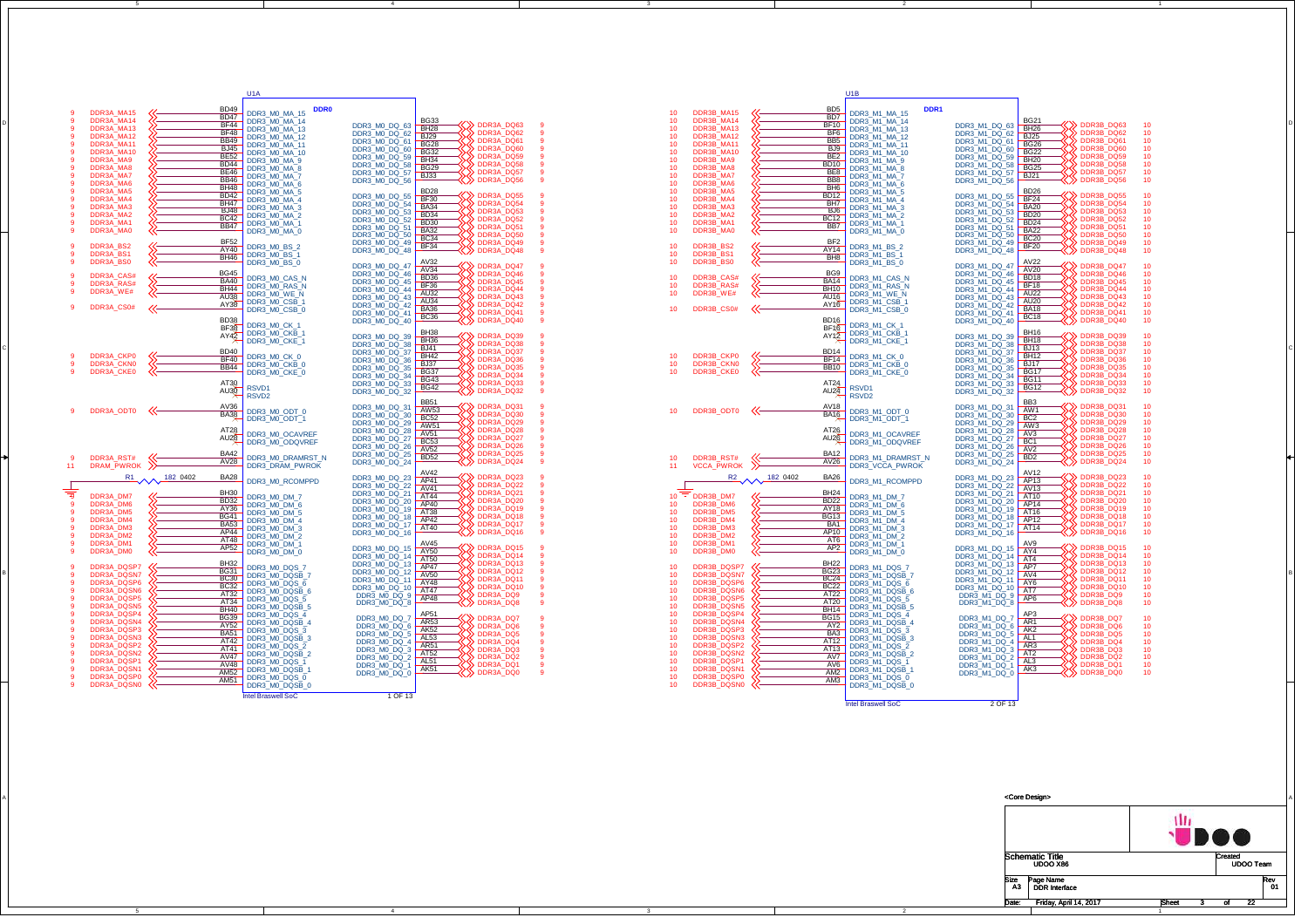

2

2

3

th Created UDOO TeamSize Page Name Rev<br>| A3 | DDI CSI SDMMC Interfaces | A3 | DDI CSI SDMMC Interfaces s 01 Sheet of Friday, April 14, 20177 Sheet 4 of 22

5

B

A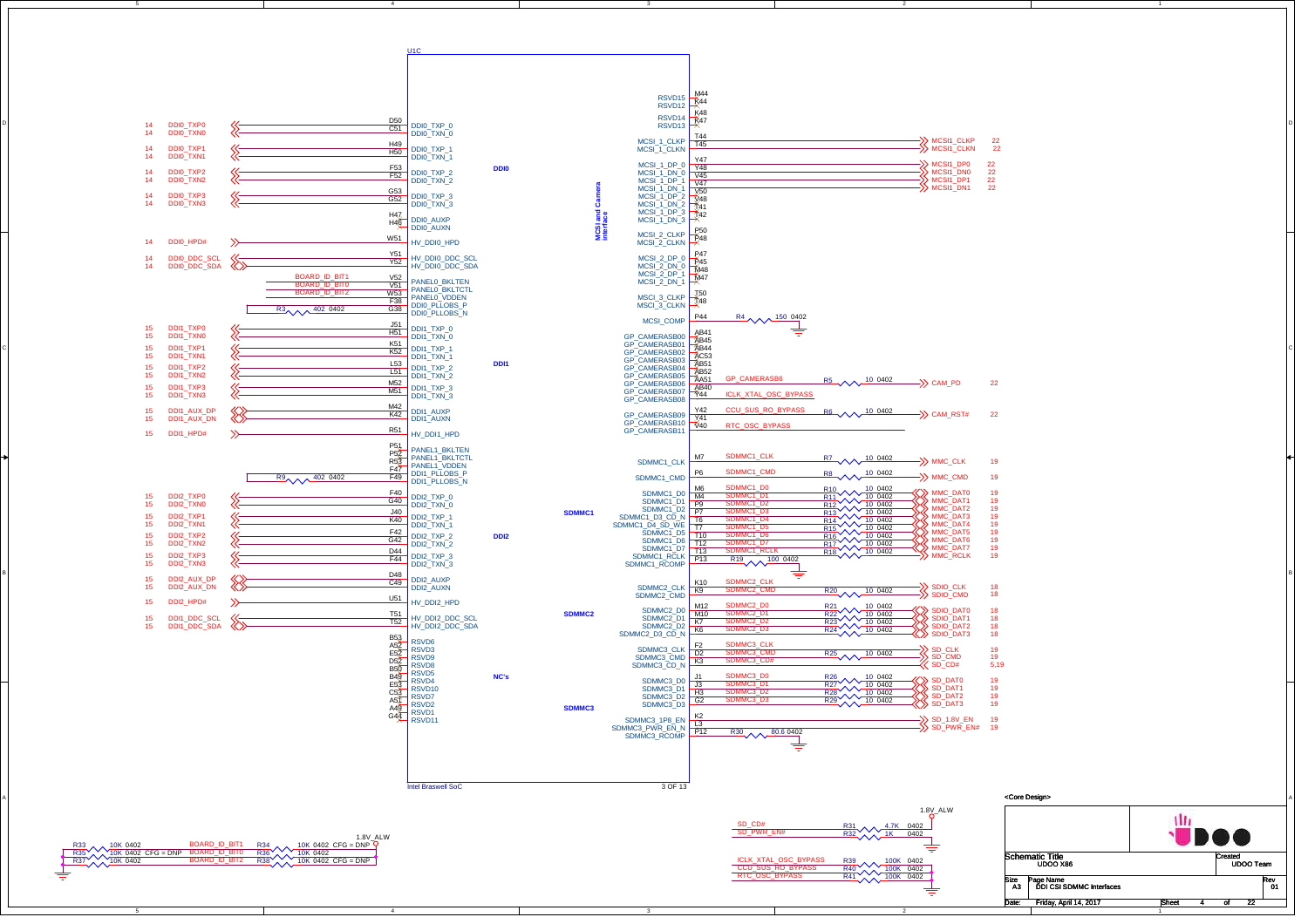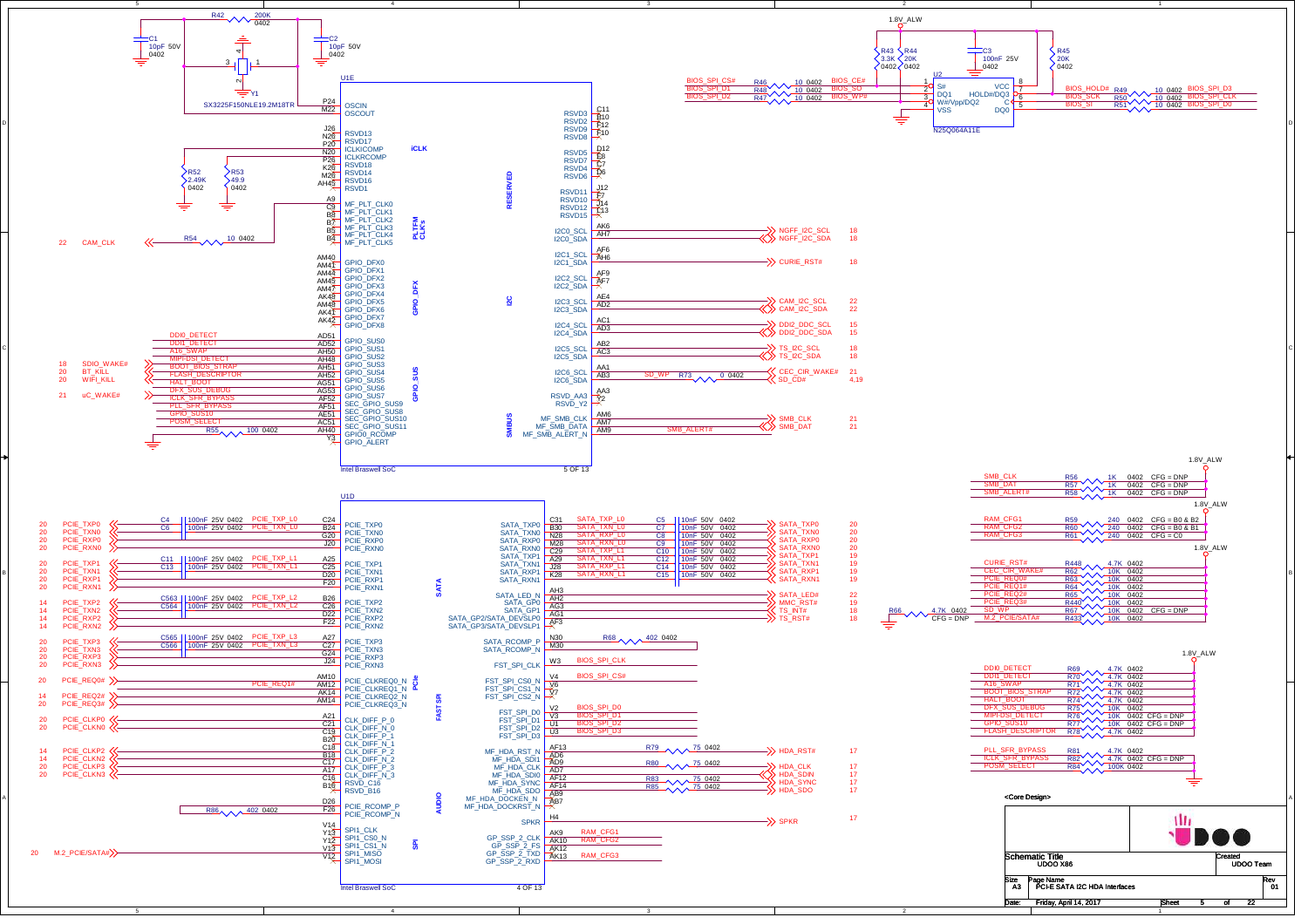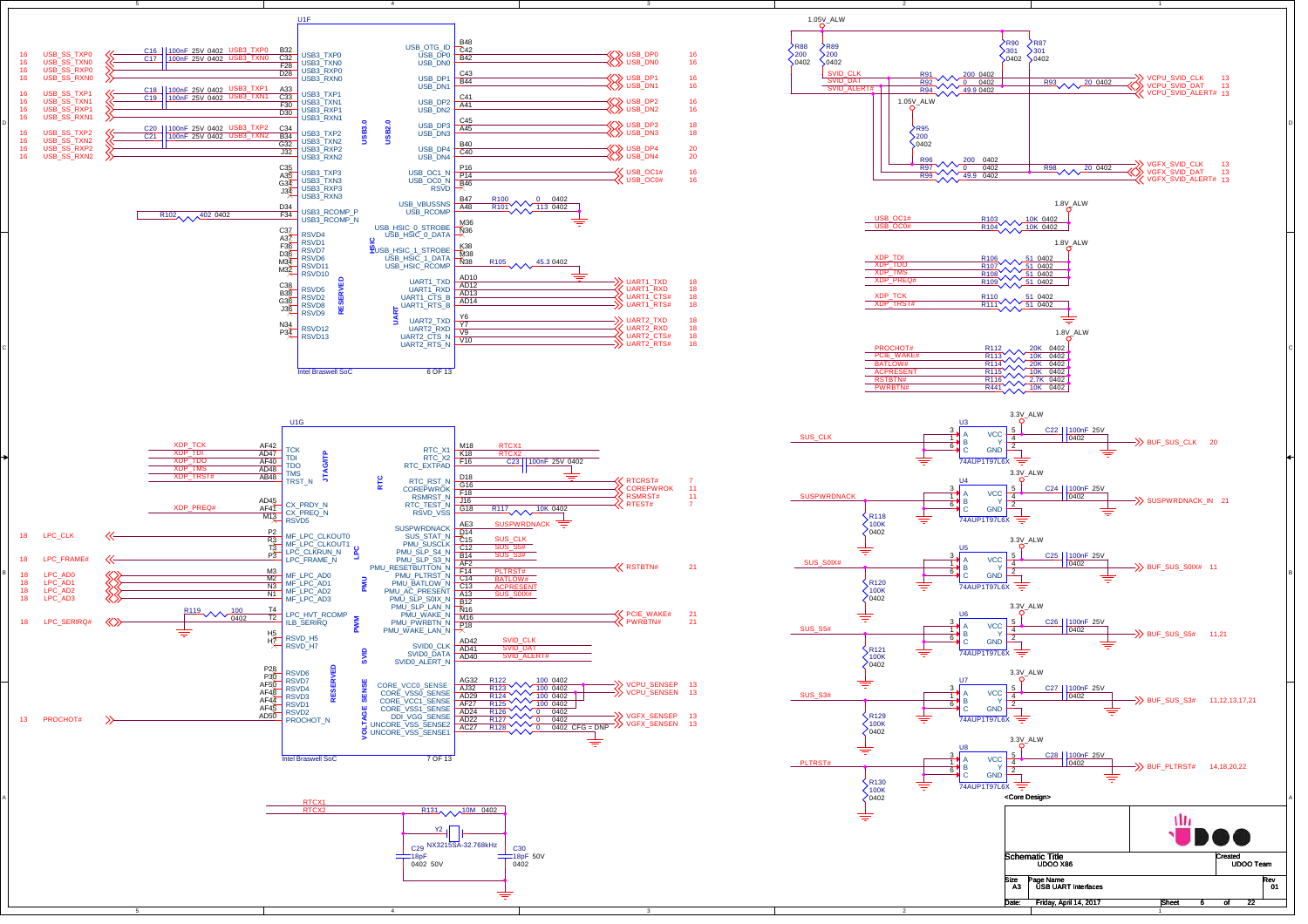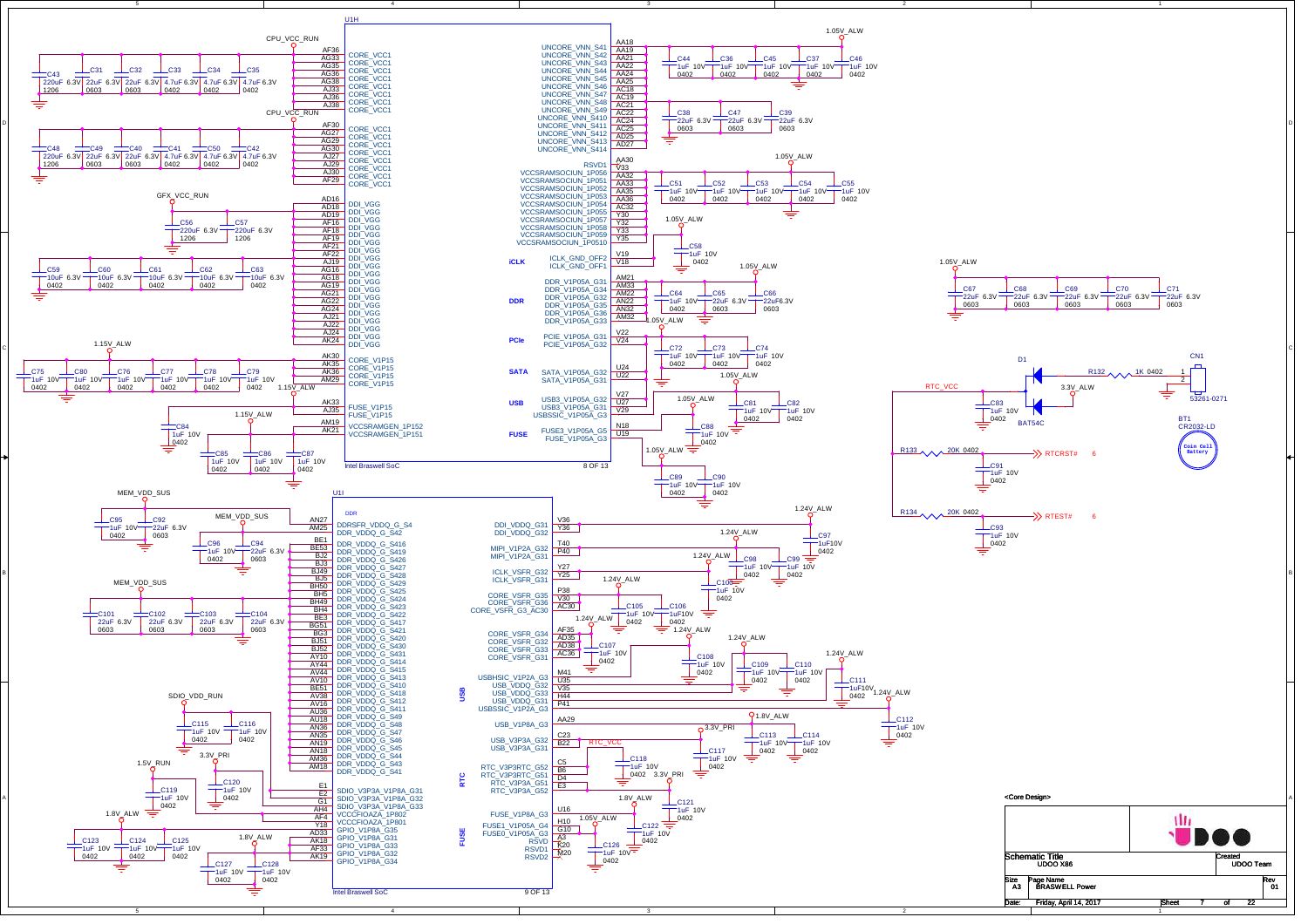

5

B

A





2

2

3

o<sub>l</sub> and the contract of the contract of the contract of the contract of the contract of the contract of the contract of the contract of the contract of the contract of the contract of the contract of the contract of the c



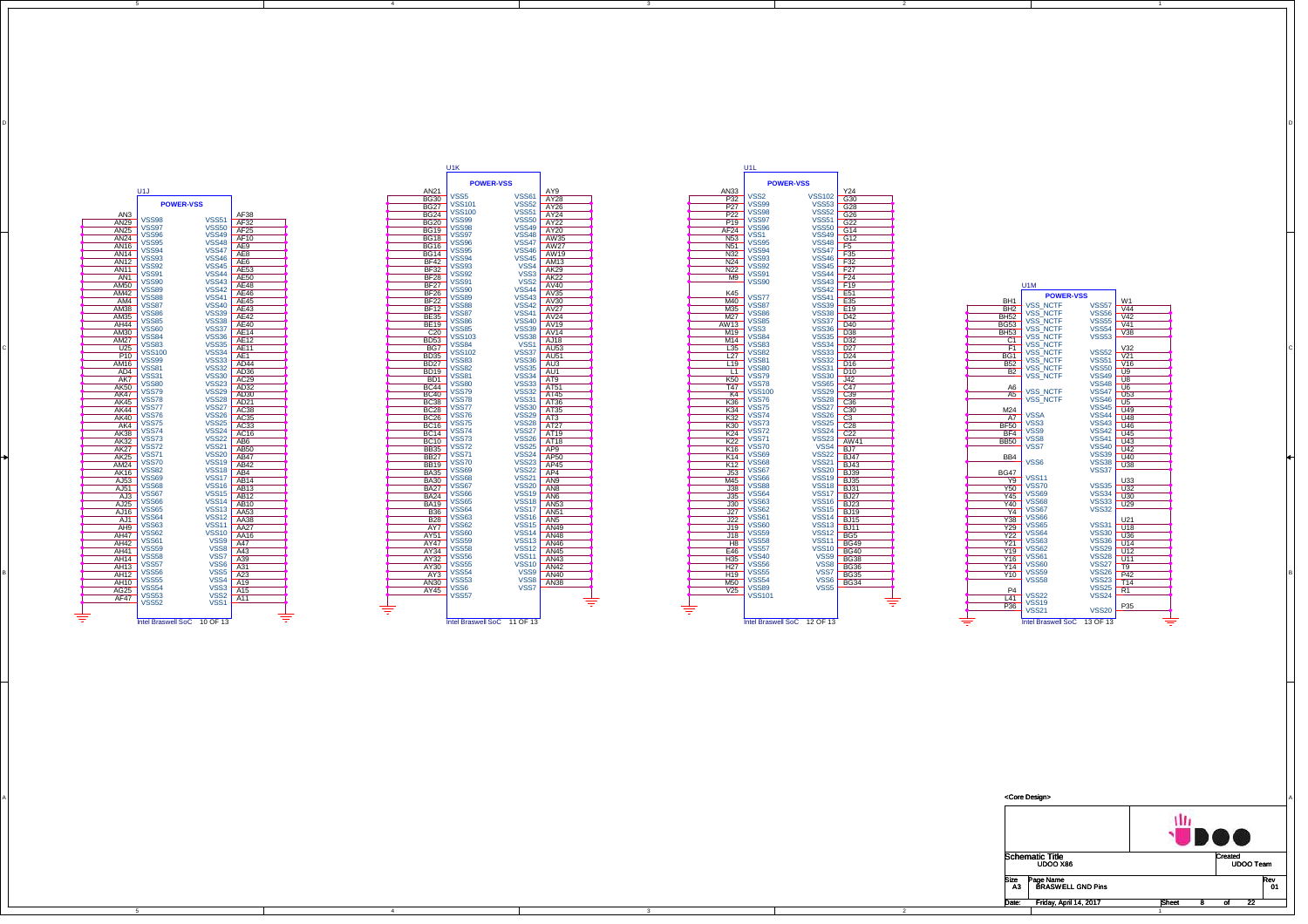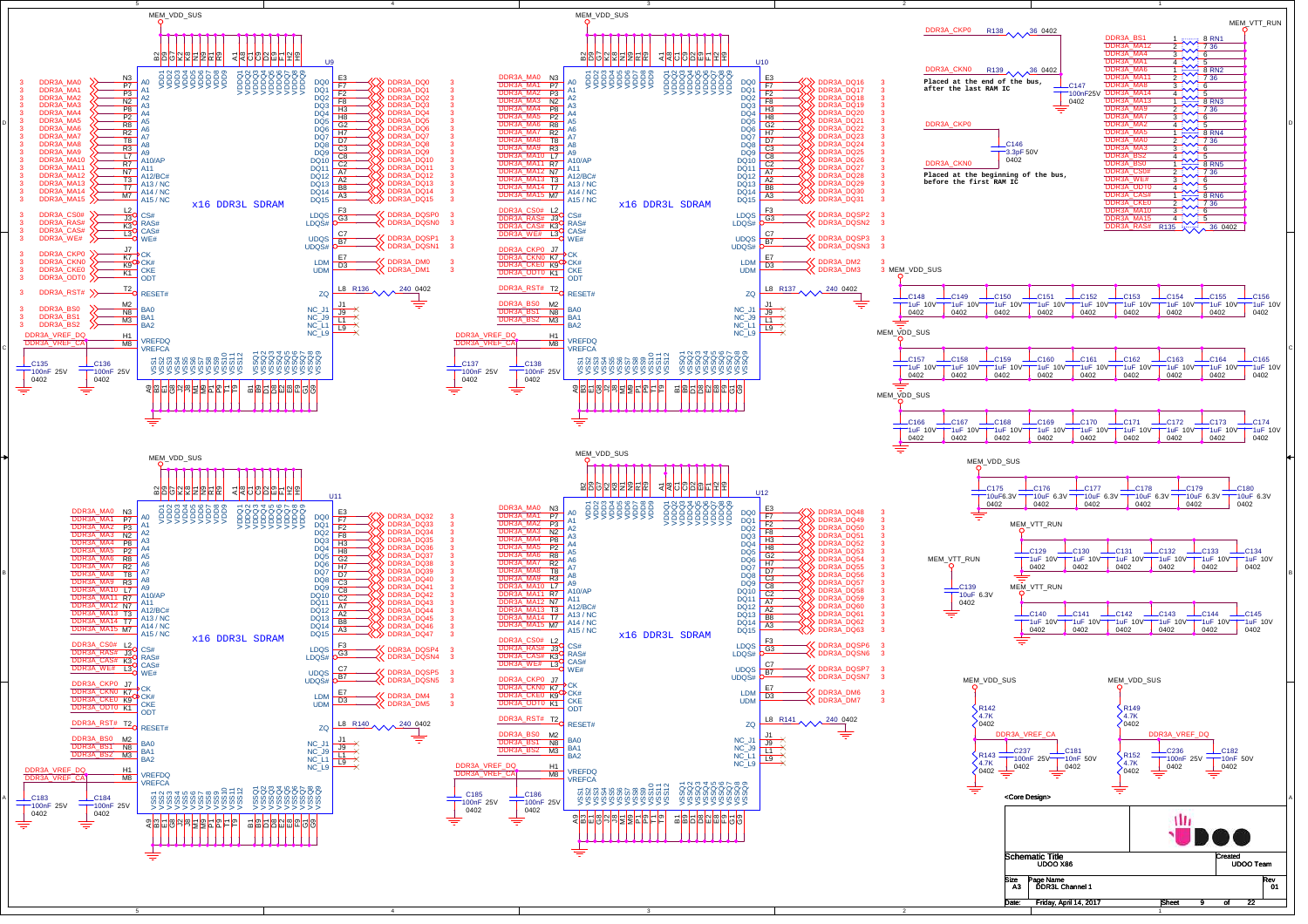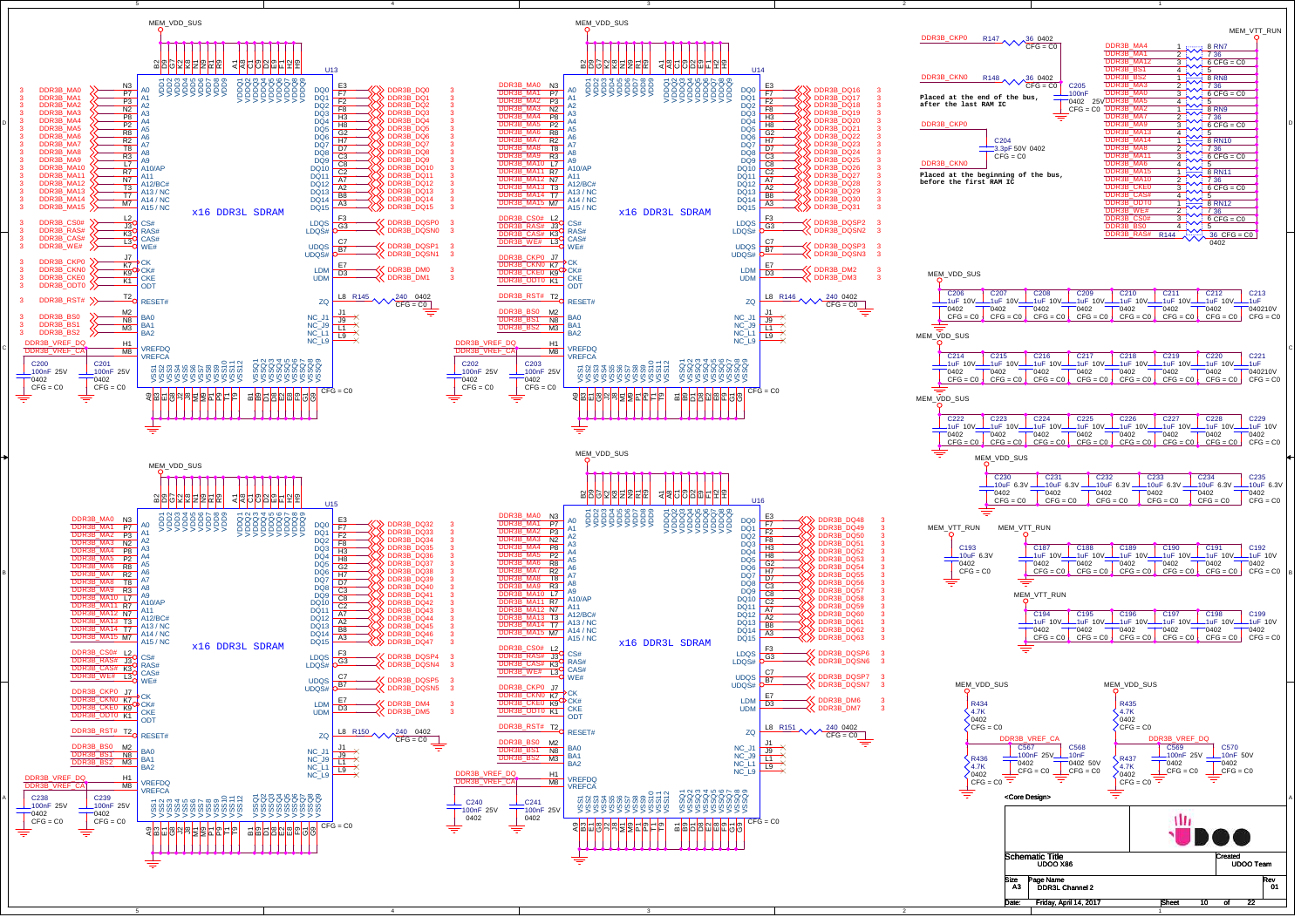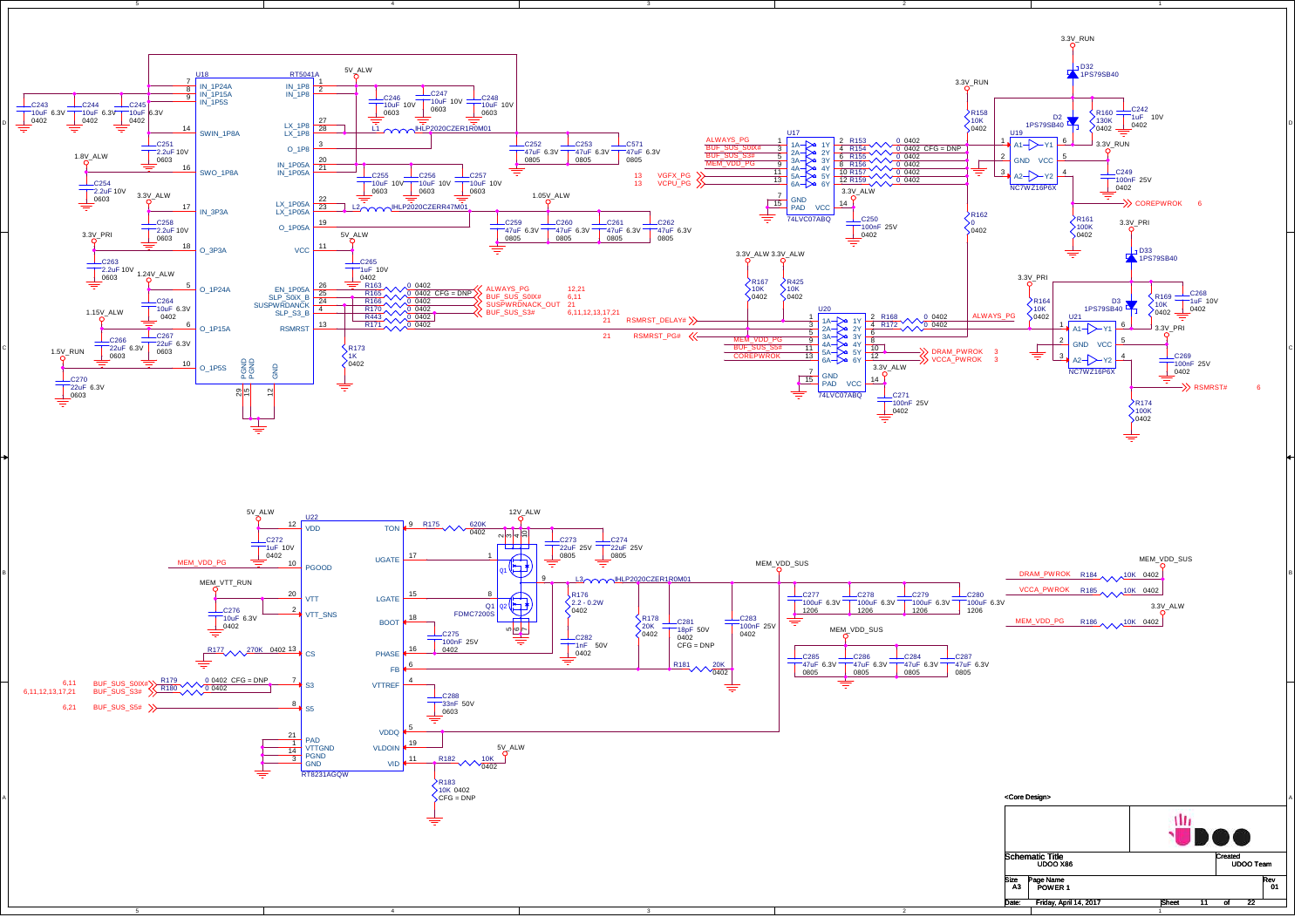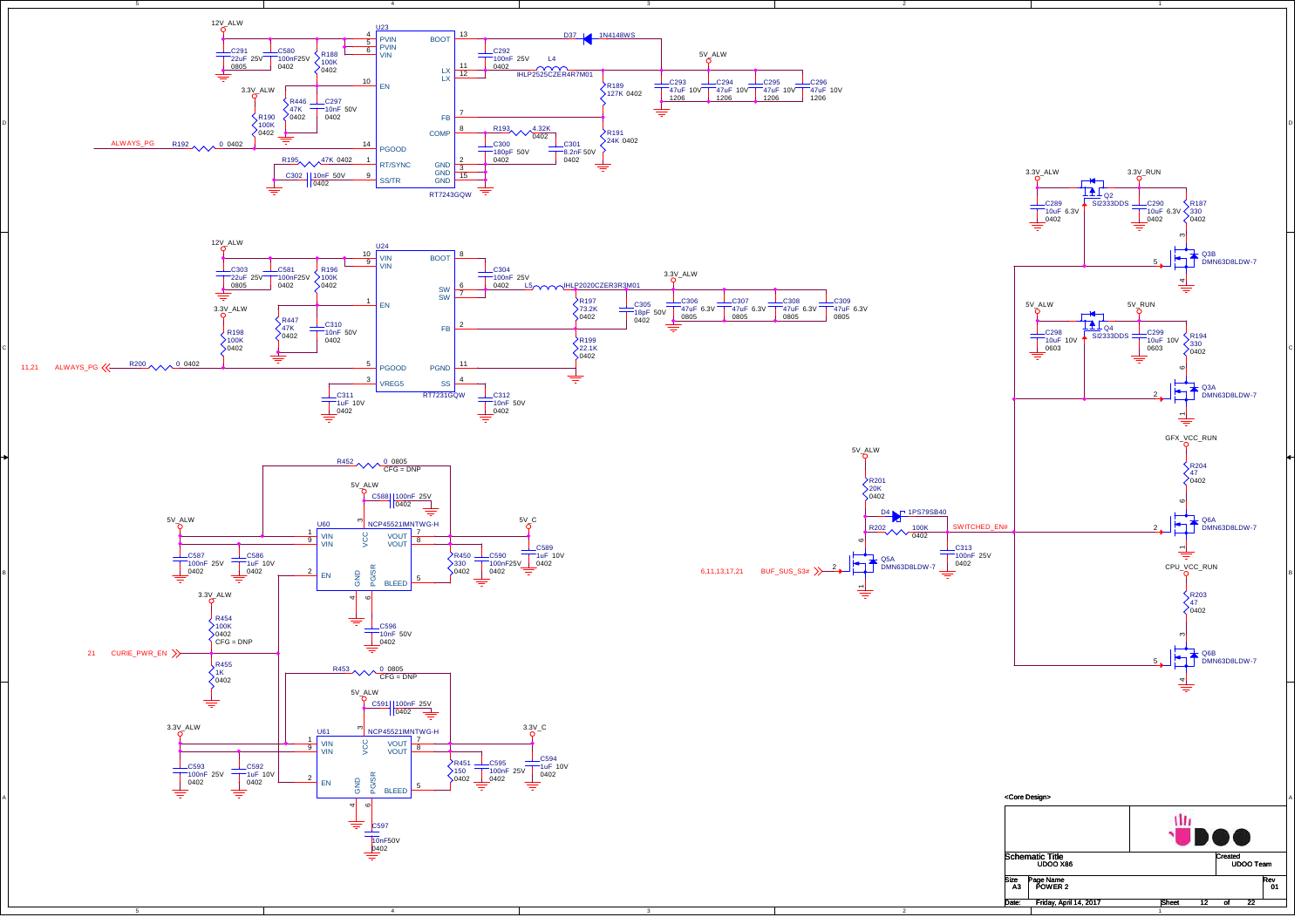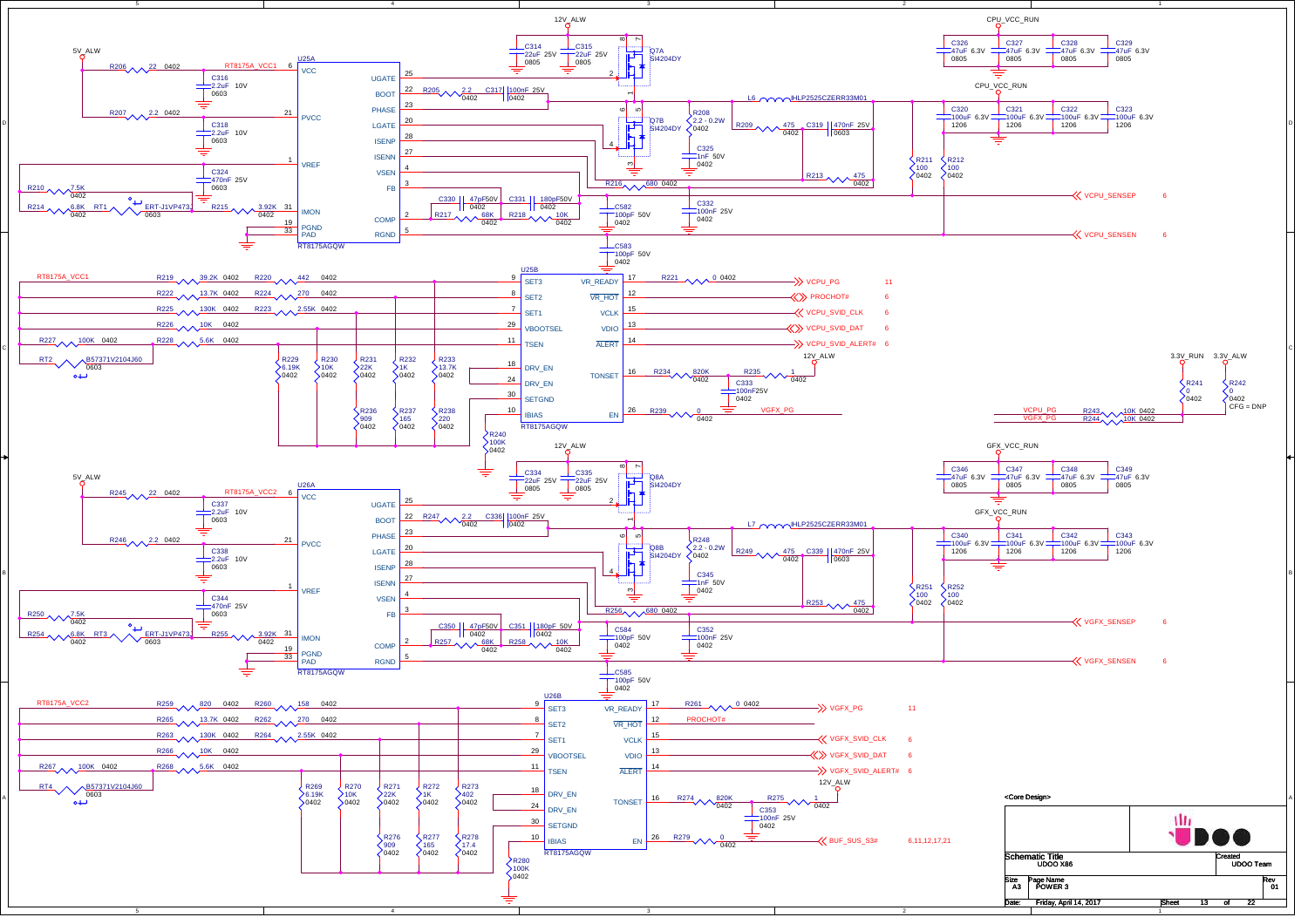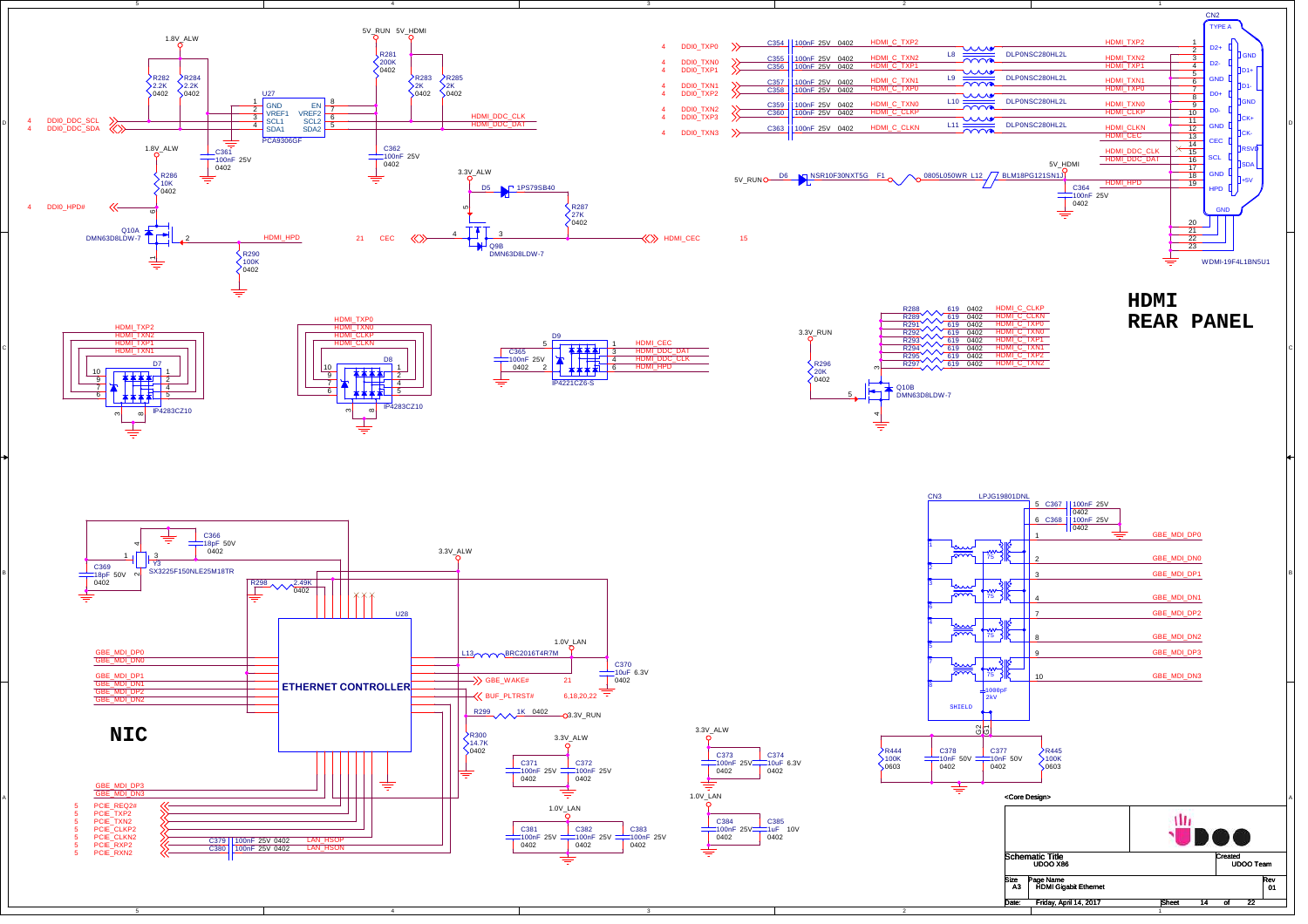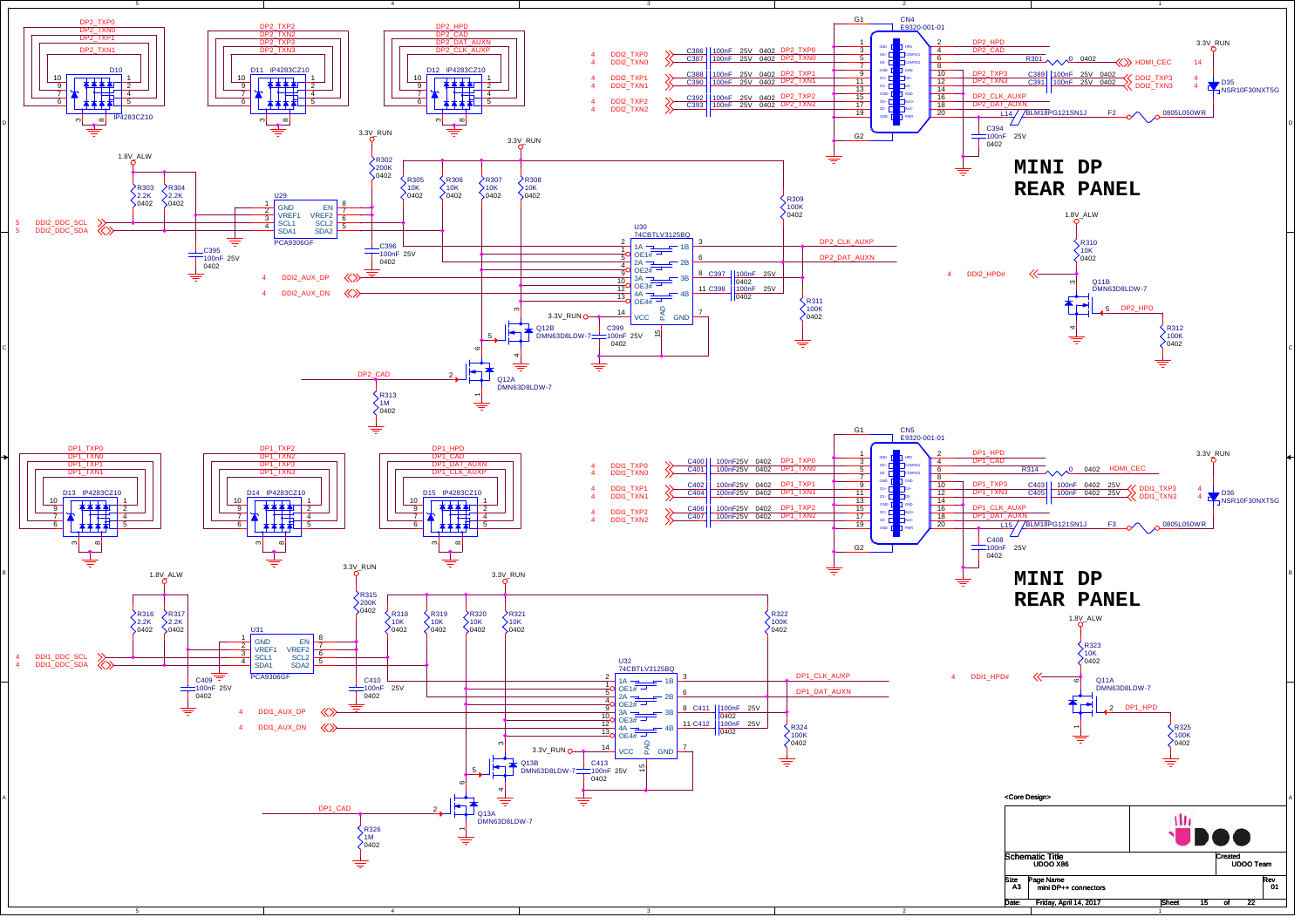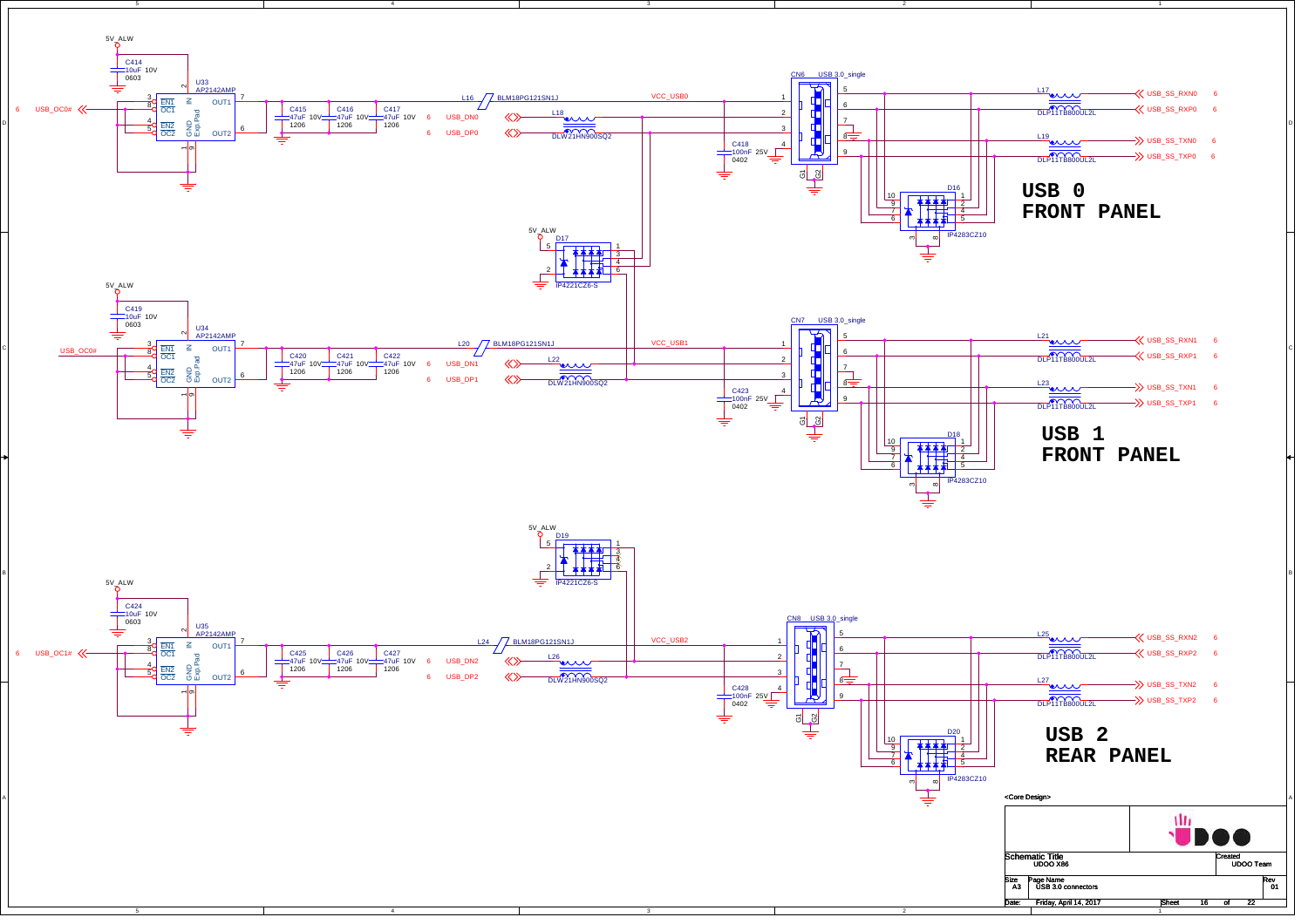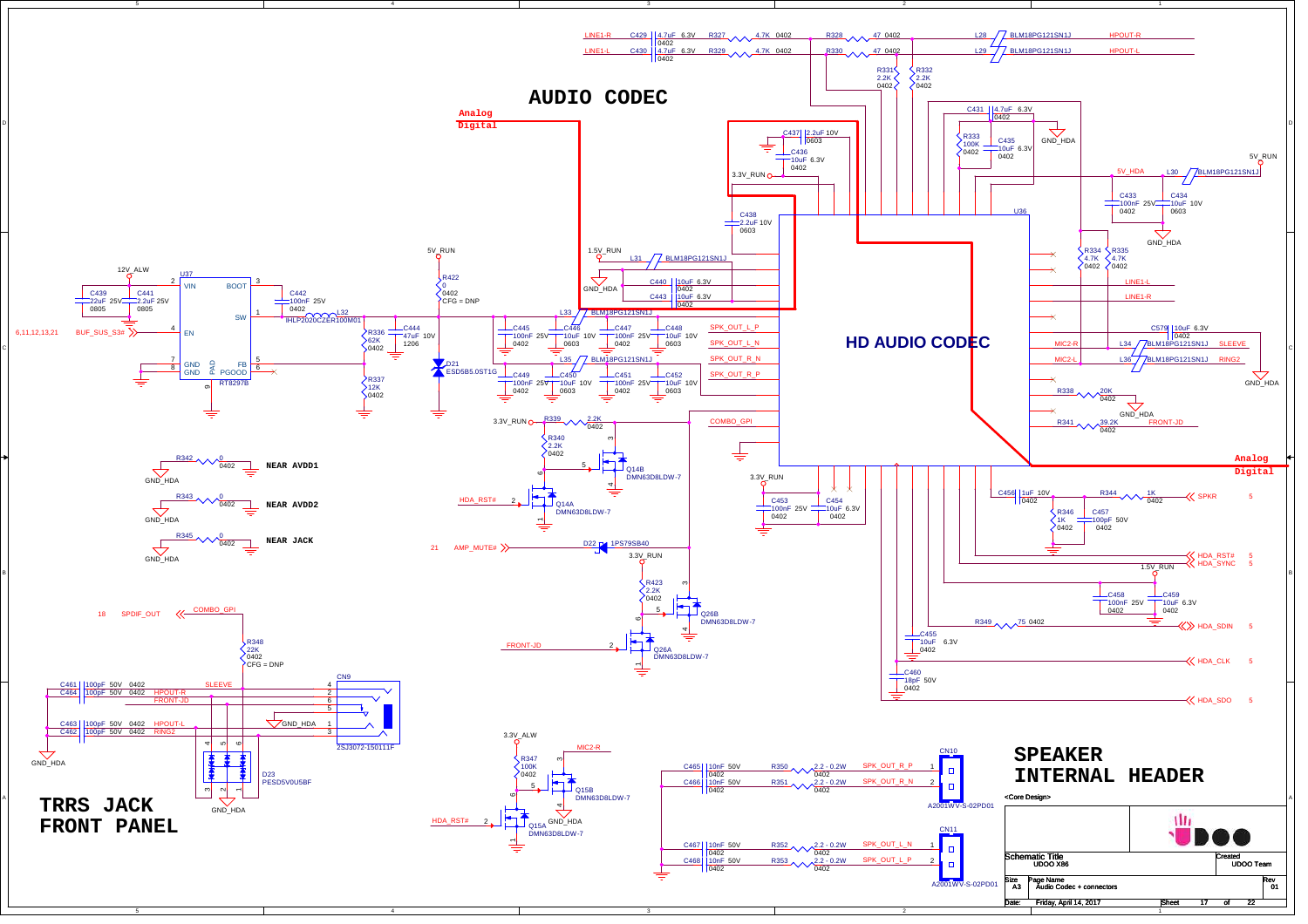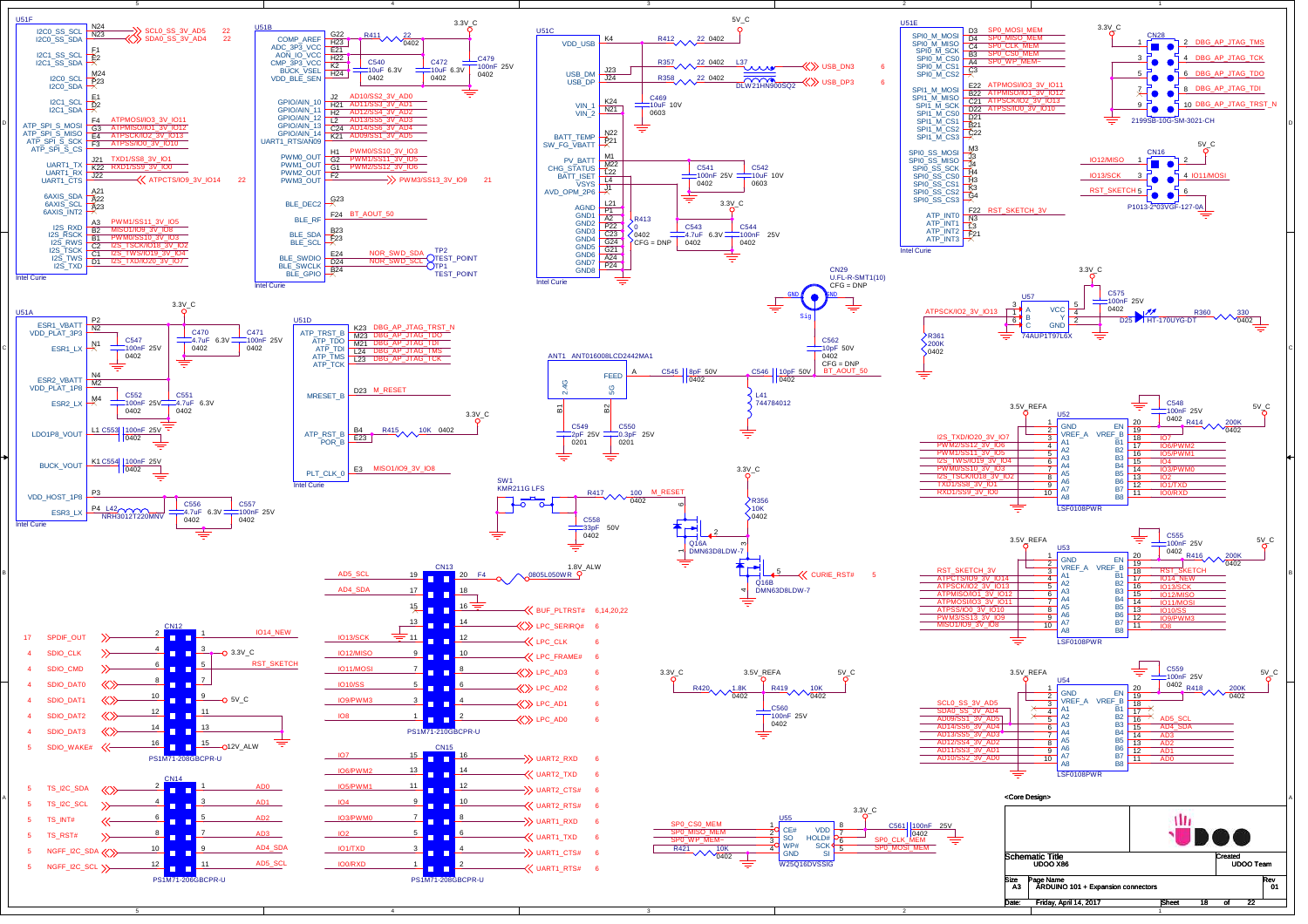

c production of the contract of the contract of the contract of the contract of the contract of the contract of



3

5

B

A

C Friday, April 14, 2017 Sheet 19 of 01<u>19 of 22</u>

**Altr** 

Created UDOO Team

2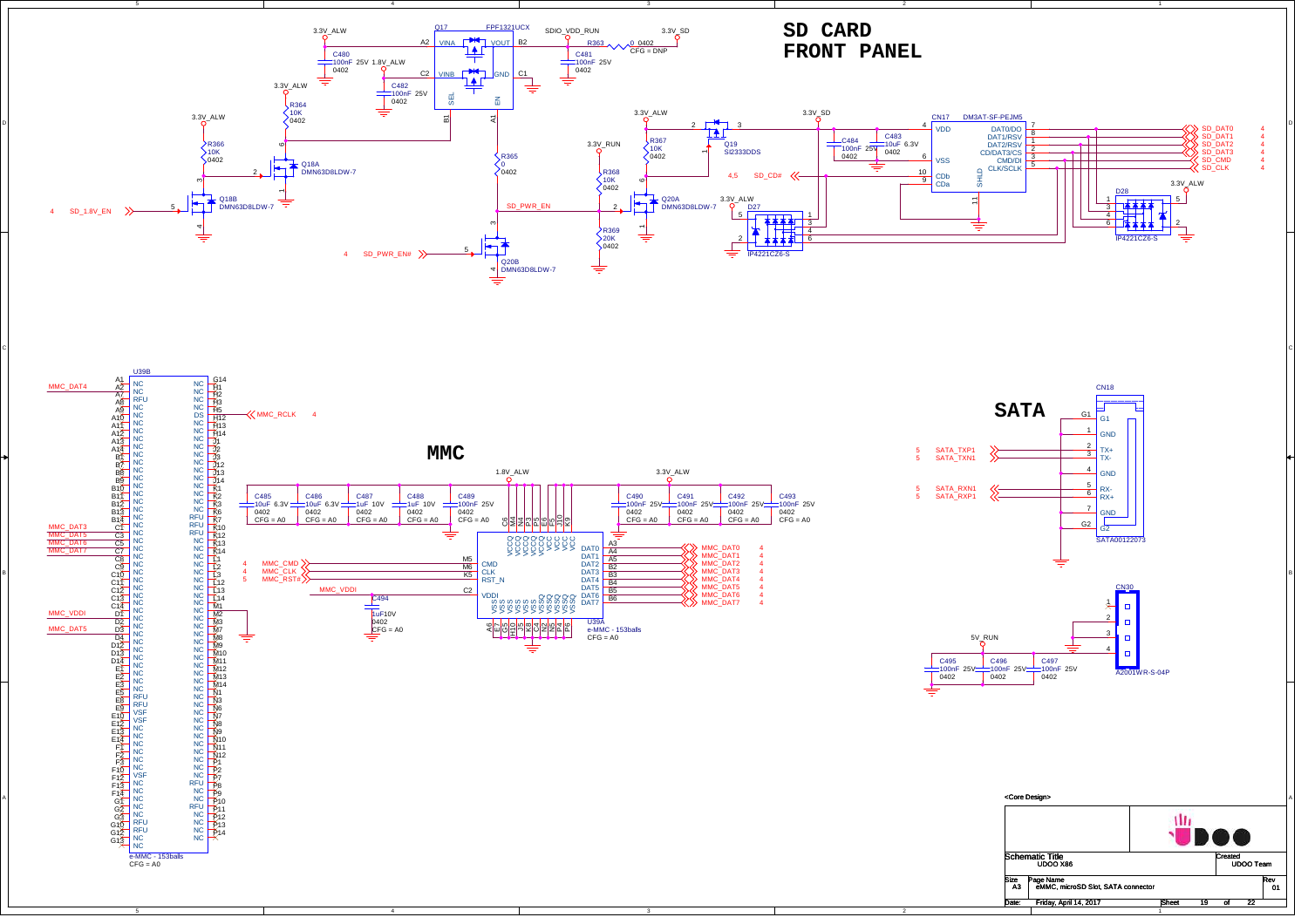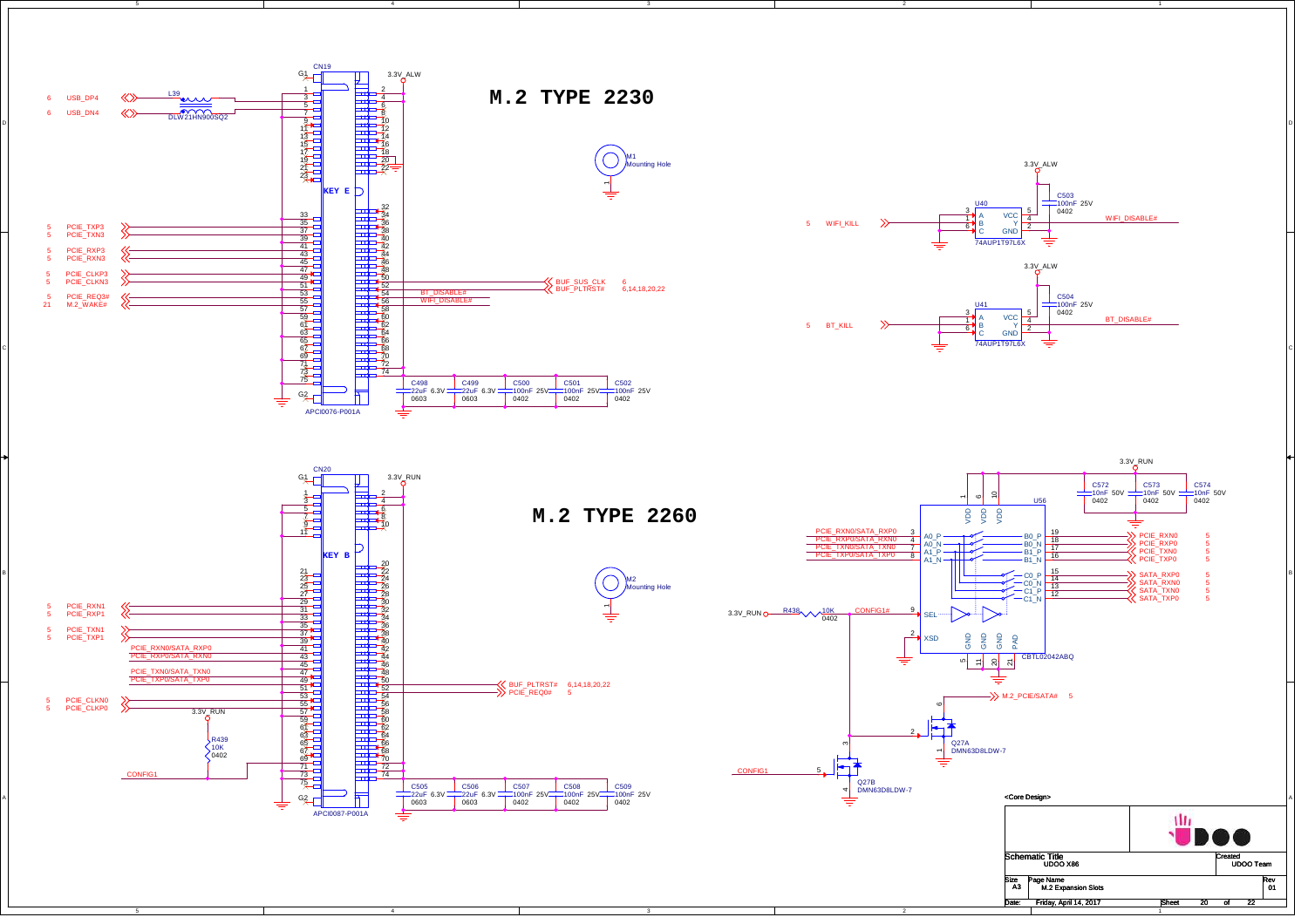